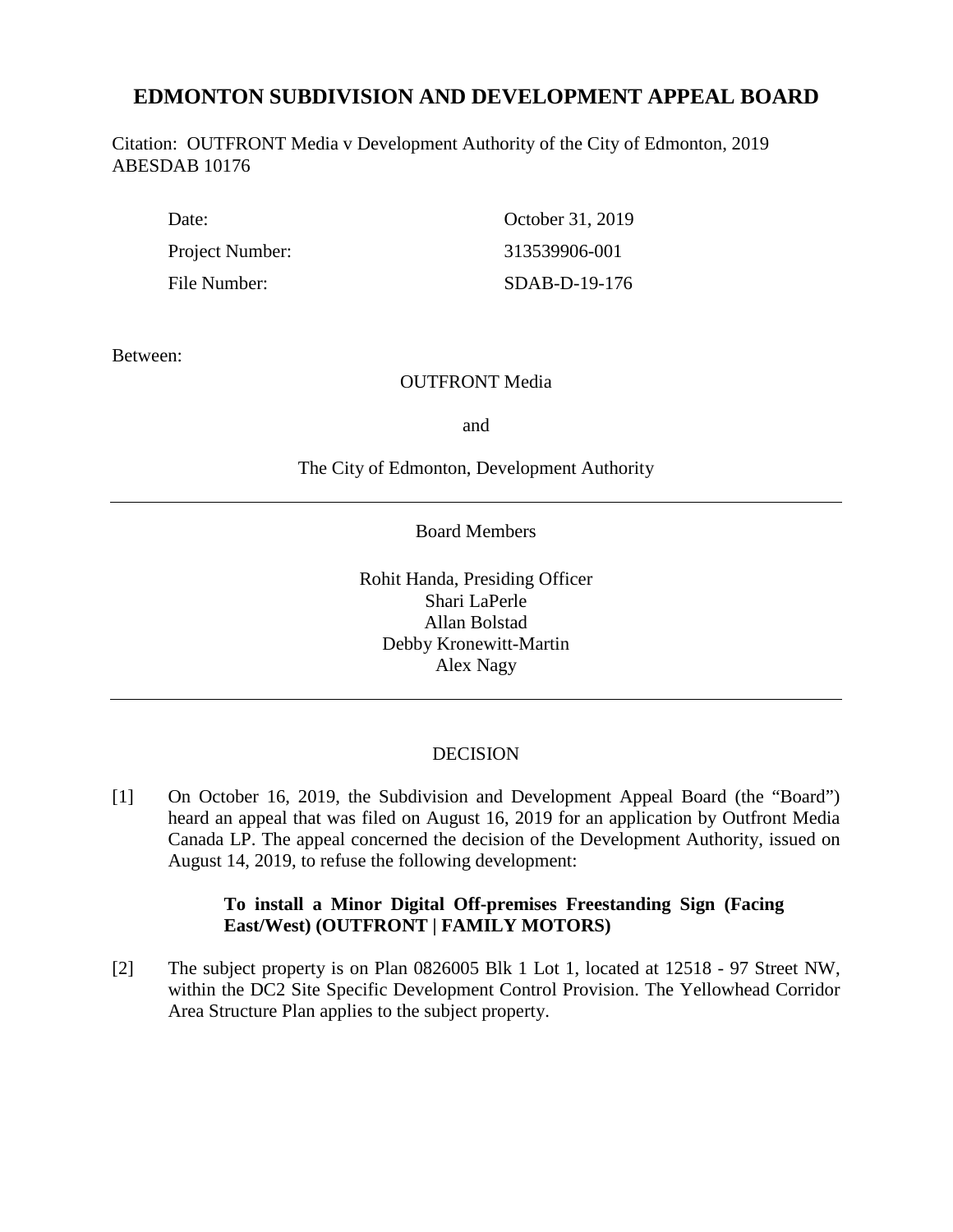- [3] The following documents were received prior to the hearing and form part of the record:
	- Copy of the Development Permit application with attachments, proposed plans, and the refused Development Permit;
	- The Development Officer's written submissions; and
	- The Appellant's written submissions.

### **Preliminary Matters**

- [4] At the outset of the appeal hearing, the Presiding Officer confirmed with the parties in attendance that there was no opposition to the composition of the panel.
- [5] The Presiding Officer outlined how the hearing would be conducted, including the order of appearance of parties, and no opposition was noted.
- [6] The appeal was filed on time, in accordance with Section 686 of the *Municipal Government Act*, RSA 2000, c M-26 (the "*Municipal Government Act*").
- [7] Section 685(4)(b) of the *Municipal Government Act* states:

Despite subsections (1), (2) and (3), if a decision with respect to a development permit application in respect of a direct control district is made by a development authority, the appeal is limited to whether the development authority followed the directions of council, and if the subdivision and development appeal board finds that the development authority did not follow the directions it may, in accordance with the directions, substitute its decision for the development authority's decision.

#### **Summary of Hearing**

- *i) Position of the Appellant, J. Harding, representing Outfront Media and J. Agrios, Kennedy Agrios LLP, Legal Counsel:*
- [8] The proposed application is to install a two sided Minor Digital Sign located at the northwest corner of 97 Street and Yellowhead Trail.
- [9] The proposed development was refused because of deficiencies in the minimum required separation distance from other existing signs and the minimum required setback for a sign of this size and character.
- [10] Outfront Media is prepared to relocate the sign to comply with the setback requirements. It was suggested that if it is the decision of the Board to approve the proposed sign, a condition can be imposed requiring the Applicant to submit a revised Site Plan to confirm that the Sign is now in compliance with the minimum required setback.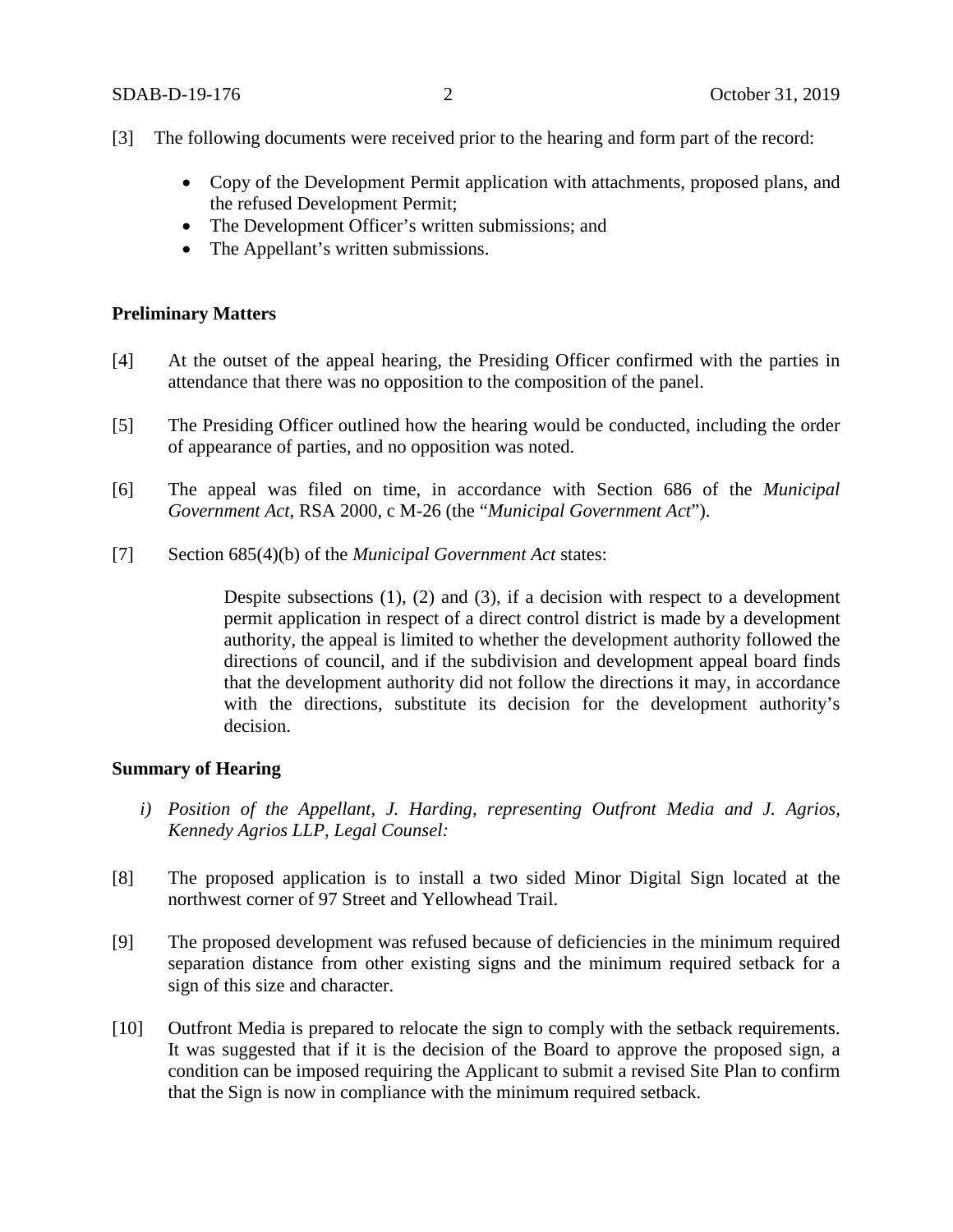- [11] The subject site is zoned DC2.990 Site Specific Development Control Provision. Section DC2.990.3(oo) includes Minor Digital Signs as a listed Use.
- [12] DC2.990.1 states that the General Purpose of this zone is to "provide for a range of commercial and business uses on a site that maintains high visibility along 97 Street and Yellowhead Trail, and to establish site-specific development regulations to ensure that the Site is remediated to the extent necessary to accommodate the intended Uses".
- [13] DC2.900.4(r) addresses the fact that the site contained some contamination as a result of a service station that previously operated from the site. The Applicant was required to remediate the Site and submit a Remediation Report to the satisfaction of the Development Officer.
- [14] DC2.990 was amended in March 2108 to include Minor Digital Signs as a listed Use.
- [15] DC2.990.4(m) states that "Signs shall comply with the Zoning Bylaw 59F".
- [16] Schedule 59F.3(6)(e) states that "proposed Sign locations shall be separated from other Digital Signs greater than 8.0 square metres or Off-premises Signs by 200 metres if the proposed Sign Area is between 20 and 40 square metres".
- [17] Section 720.3(3) of the *Edmonton Zoning Bylaw* states that "All regulations in the Zoning Bylaw shall apply to development in the Direct Control Provision, unless such Regulations are specifically excluded or modified in Direct Control Provision".
- [18] Section 11.3 and 11.4 of the *Edmonton Zoning Bylaw* were referenced to outline the variance powers provided to the Development Officer. This variance power applies to the proposed development because sections 11.3 and 11.4 were not excluded or modified in this Direct Control Provision.
- [19] Previous decisions of the Board and the Court of Appeal were referenced. The most relevant decisions are SDAB-D-18-150 and SDAB-D-18-151 regarding proposed signs in DC2.508 Site Specific Development Control Provision. In making a decision, the Board determined that the Development Officer did not follow the directions of Council because the variance powers provided in the land use bylaw were not considered.
- [20] There is no evidence that the Development Officer turned their mind to the fact that variance power was available before refusing this development permit application. Therefore, the Development Officer erred by failing to recognize that discretion could be used to grant a variance. The development permit application was refused because the proposed sign did not comply with the regulations without determining if variances could be granted pursuant to sections 11.4 and 11.5 of the *Edmonton Zoning Bylaw*.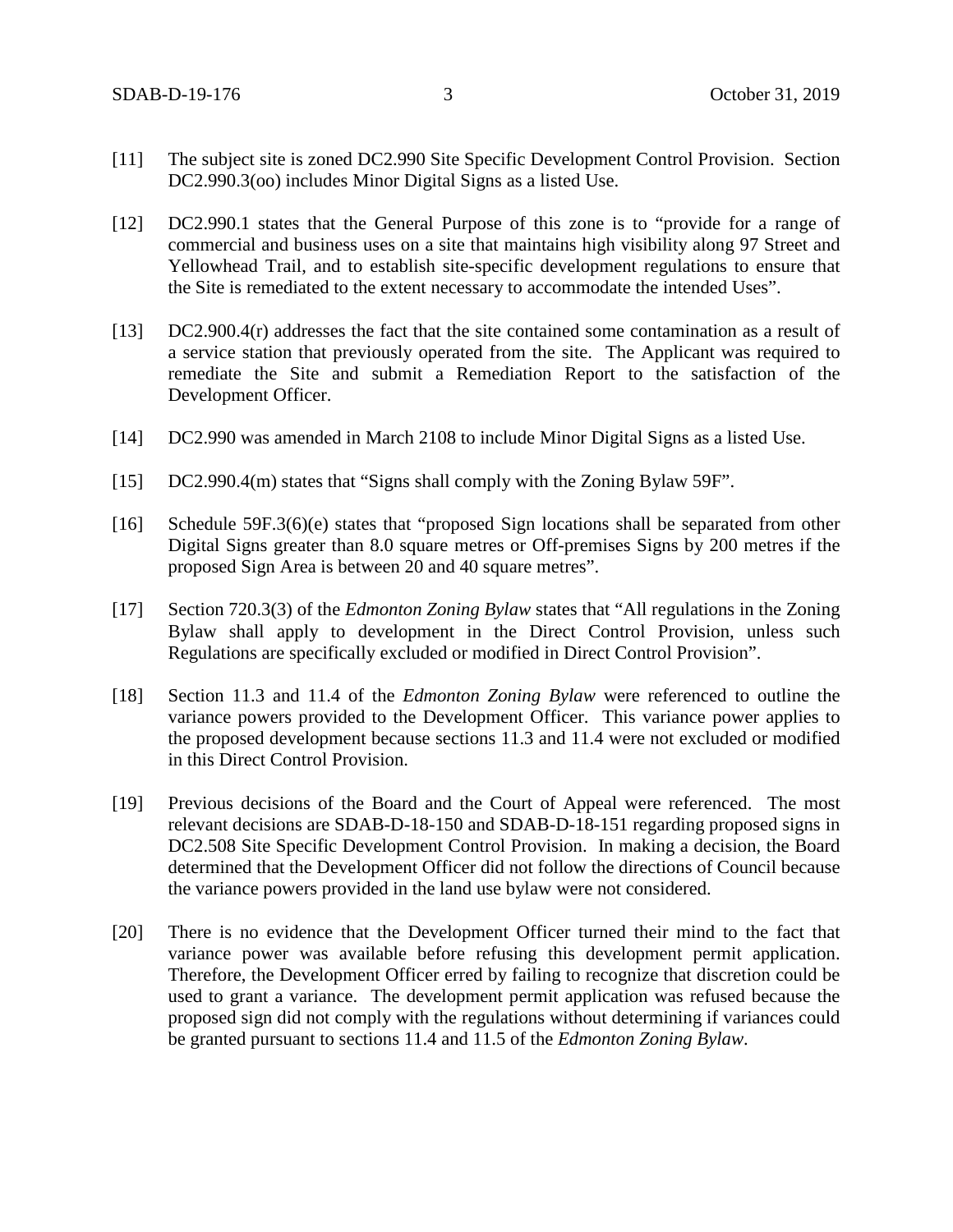- [21] All of the previous decisions of the Board recognize that variances can be granted in both a DC1 and DC2 Zone based on the underlying authority provided to the Development Officer. In this case, sections 11.3 and 11.4 of the *Edmonton Zoning Bylaw* provide variance power.
- [22] A series of aerial photographs were referenced to illustrate that the subject site is located north of Yellowhead Trail and west of 97 Street. The CN rail yards are located north of the site, a cemetery is located south of the site across Yellowhead Trail and there numerous business and commercial uses located east of the subject site across 97 Street.
- [23] A Site Plan was referenced to illustrate the location of three Freestanding General Advertising signs. The two signs located closest to 97 Street have been removed and the remaining existing sign will be replaced with the proposed digital sign.
- [24] The two signs that were removed were located closer to 97 Street and were oriented north/south to target vehicles on 97 Street. The proposed sign will be sited as far west as possible on the site and will be oriented east/west to target vehicles on Yellowhead Trail.
- [25] The east face of the proposed sign will be 10 feet by 20 feet and will target vehicles travelling west on Yellowhead Trail. The west face of the sign is larger, 10 feet by 35 feet and will target vehicles travelling east on Yellowhead Trail. The west facing panel needs to be larger in order to make the sign visible to motorists travelling east at a higher rate of speed.
- [26] The proposed sign, with the revision to relocate the sign to comply with the setback requirements, complies will all of the development regulations with the exception of the minimum required separation distance.
- [27] An aerial photograph was referenced to illustrate the distances between the proposed sign and the other existing signs. It was noted that the three existing signs on 97 Street are oriented north/south towards the traffic on 97 Street.
- [28] A photograph taken from the intersection of 97 Street and Yellowhead Trail was referenced to illustrate the view that westbound traffic will have of the proposed 10 feet by 20 feet digital panel facing east and the location of two signs that have been removed from the site. Several photographs of the proposed 10 feet by 35 feet panel facing west were referenced to illustrate that traffic travelling east on Yellowhead Trail cannot see any of the existing signs on 97 Street when this panel comes into view.
- [29] Photographs were referenced to illustrate the location of the signs that have been removed from the site and the location of the proposed new sign.
- [30] The variance in the minimum required separation distance is justified because the proposed sign will replace three freestanding advertising signs on this site. The proposed sign complies with all of the other development regulations. The signs that fall within the 200 metre separation space are all oriented north/south to target traffic on 97 Street. The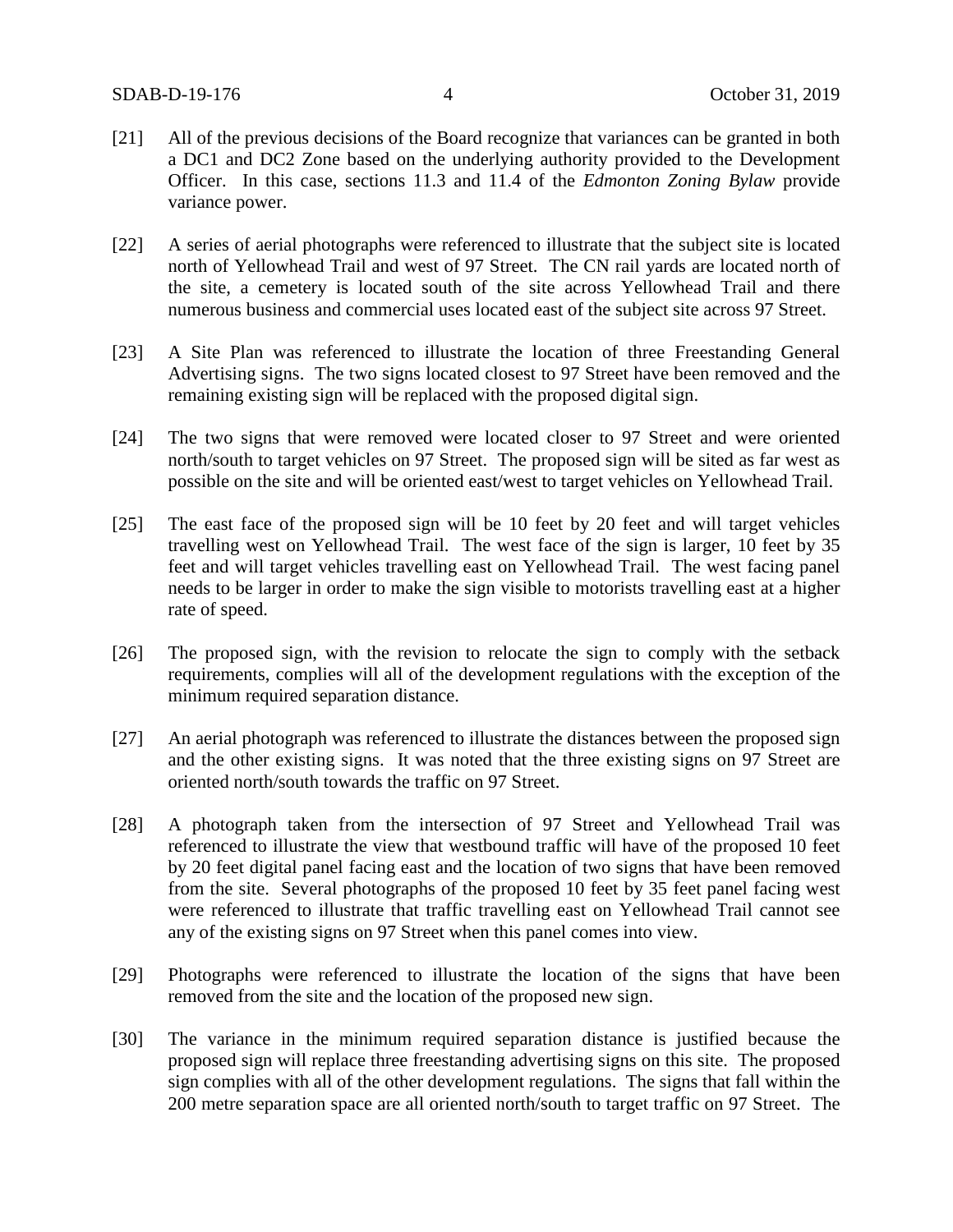signs along 97 Street and the proposed west panel of the sign are not visible at the same time. There were no objections raised by any of the adjacent businesses or commercial uses.

- [31] The Board must consider the variance power provided in sections 11.4 and 11.5 of the *Edmonton Zoning Bylaw* and consider hardship.
- [32] Even though this DC2 Zone was amended in 2018 to include digital signs, the proposed sign cannot be erected anywhere on the site to comply with the minimum required separation distance requirement. The two closest signs existed in March 2018 when the DC2 Bylaw was amended.
- [33] Ms. Agrios and Ms. Harding provided the following information in response to questions from the Board:
	- a) It was acknowledged that there is nothing prohibiting a new development permit application for a sign on this site but it will be difficult to obtain because of the minimum separation distance requirements.
	- b) Approval of this sign will make it more difficult to replace the signs that were removed.
	- c) The notification map was referenced to identify which property owners received notice of the appeal. It was clarified that none of the sign companies who own the existing signs were notified.
	- d) The property owners advised that they applied for a development permit for a digital sign in 2010 but it was abandoned because that Use was not permitted on the site. The site was rezoned to allow digital signs.
	- e) The development permits for the two signs that have been removed from the site no longer exist. A new development permit application would be required in order to install additional signs on this site.
	- f) Two 10 feet by 20 feet signs could be installed on this site without a variance. The size of the proposed sign triggered the required variance in the minimum required separation distance.
	- g) The proposed size of the west facing panel is required in order to be visible to traffic travelling east on Yellowhead Trail. Traffic travelling east on Yellowhead Trail cannot see the existing signs on 97 Street until they are at the intersection because they are oriented north/south. The proposed 10 feet by 35 feet panel that faces west is not visible from 97 Street.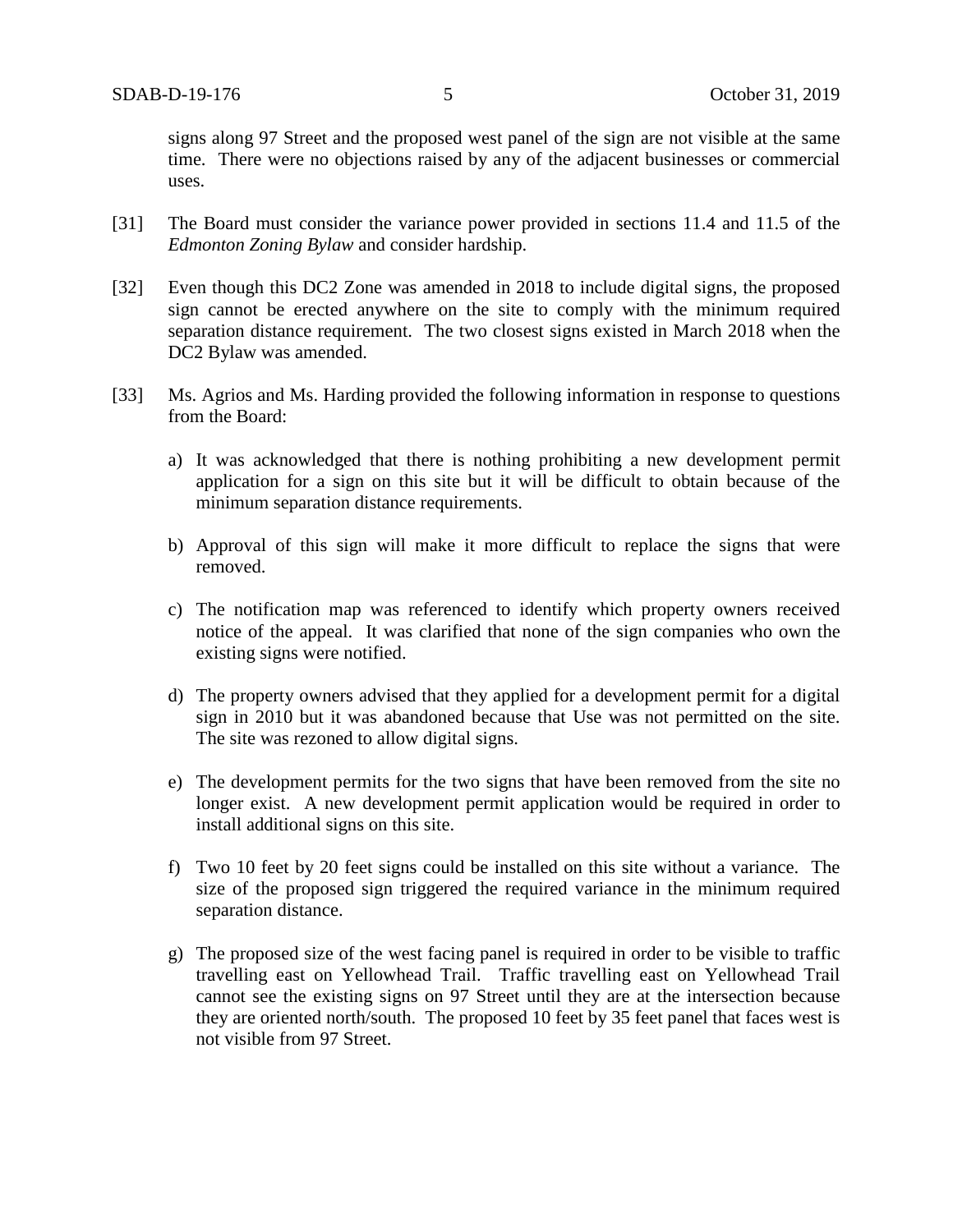- h) The Development Officer erred by not considering the variance power provided in sections 11.4 and 11.5 of the *Edmonton Zoning Bylaw* which is also available to the Board.
- i) There is a hardship for the property owner because even though the DC2 was amended to allow digital signs as a listed Use, there is nowhere on the site that the proposed sign can be located to comply with the minimum required separation distance requirement.
- j) If the Board decides to approve this application, a condition can be imposed requiring the Applicant to submit a revised Site Plan to show the relocation of the sign to comply with the setback requirement. The recommended conditions provided by the Development Officer have been reviewed and are acceptable to the Applicant.
- *ii) Position of the Development Officer, K. Mercier:*
- [34] Ms. Mercier did not attend the hearing but provided a written submission that was considered by the Board.

#### **Decision**

[35] The appeal is **DENIED** and the decision of the Development Authority is **CONFIRMED**. The development is **REFUSED**.

### **Reasons for Decision**

- [36] The appeal in triggers two main issues before the Board:
	- a. What is the Board's jurisdiction in a direct control district?
	- b. How does the Board's variance power apply to the variances being sought?

### **Issue 1: Jurisdiction in a Direct Control District**

- [37] The development is proposed on a parcel of land that is designated a direct control district. Pursuant to Section 685(4)(b) of the *Municipal Government Act* (the "*MGA"*), the appeal before this Board *is limited to whether the development authority followed the directions of council.*
- [38] The Board finds that the Development Officer did not follow the direction of Council because they did not turn their mind to the variance power provided in sections 11.3 and 11.4 of the *Edmonton Zoning Bylaw*.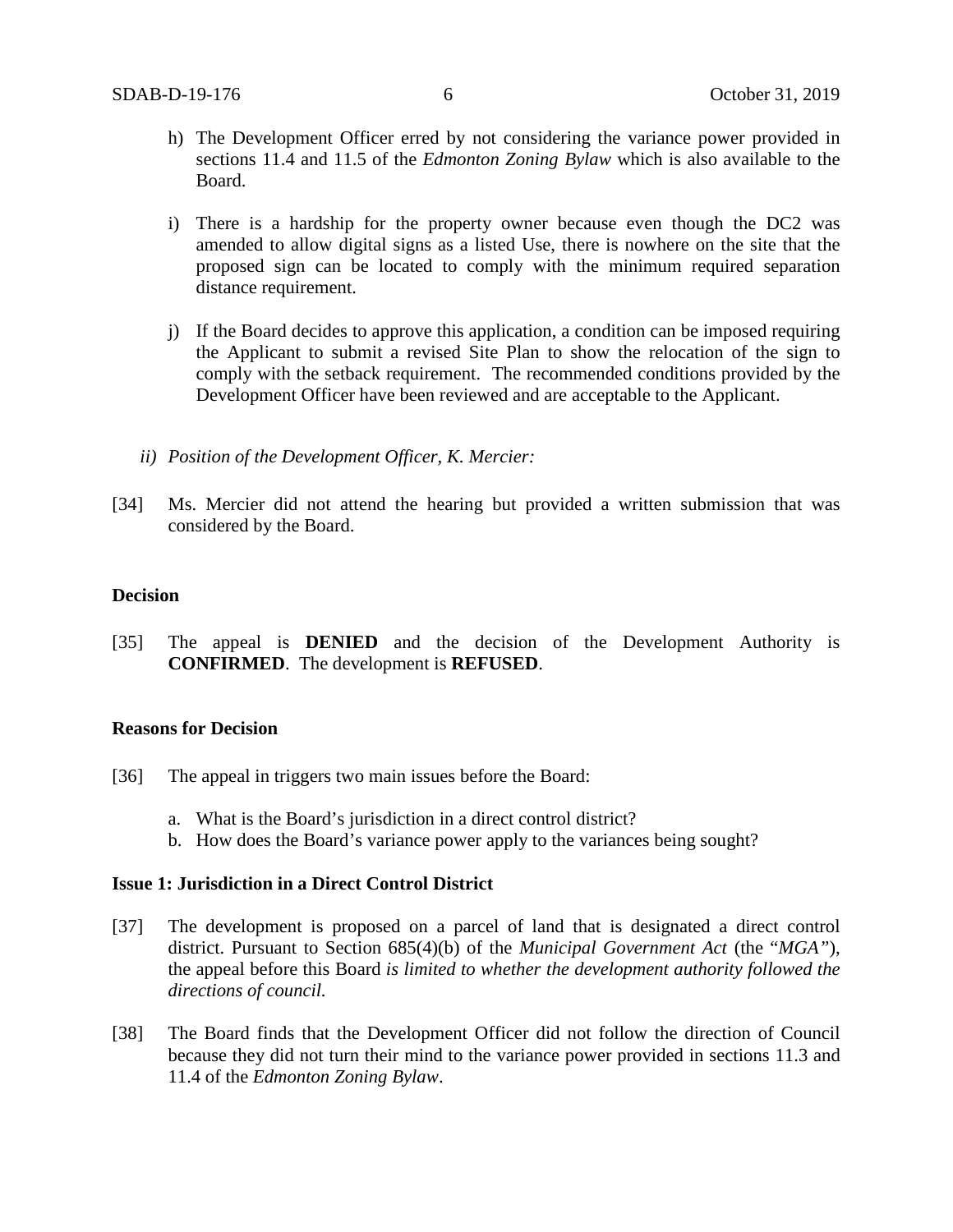- [39] The Board must rely on the information presented at the hearing. Regrettably, the development authority did not attend the hearing. The Board was therefore only left with a written submission, provided prior to the hearing, to consider the decision making process of the development authority.
- [40] Based on that submission, the Board finds that development authority did not consider their ability to vary development regulations found in 11.3 and 11.4 of the *Edmonton Zoning Bylaw.* On the face of the submission, it appears as though the development authority's decision was made once they identified non-compliance with Schedule 59F.
- [41] However, sections 11.3 and 11.4 were not excluded or modified in DC2.990 pursuant to section 720.3(3) of the *Edmonton Zoning Bylaw*. That section states:

*All regulations in the Zoning Bylaw shall apply to development in the Direct Control Provision, unless such Regulations are specifically excluded or modified in a Direct Control Provision.*

- [42] The Board agrees with counsel for the Appellant that the regulations relating to variance powers were not specifically excluded or modified in a Direct Control Provision. Therefore, the development authority had every right, and also the obligation, to consider their variance power found in the Bylaw. In failing to turn their mind to this possibility, the Board finds that the directions of council were not followed.
- [43] This is not to suggest that the development authority was obligated to grant the variance, but simply needed to consider the application of those variance power sections of the *Edmonton Zoning Bylaw.*

#### **Issue 2: The Board's Variance Power**

- [44] Given that the Board finds that the development authority did not follow the directions of council, the Board is then entitled to substitute its own decision in accordance with those directions.
- [45] The Court of Appeal in *Garneau Community League v Edmonton (City)*, 2017 ABCA 374, has clarified that this is not the Board's ordinary variance power under section 687(3)(d) of the *MGA* but is instead the same variance power that was available to the development authority.
- [46] As outlined above, those variance powers are laid out in sections 11.3 and 11.4 of the *Edmonton Zoning Bylaw*. Specifically, the limitations on variance powers are restricted to situations of *unnecessary hardship or practical difficulties peculiar to the Use, character, or situation of land or a building, which are not generally common to other land in the same Zone.*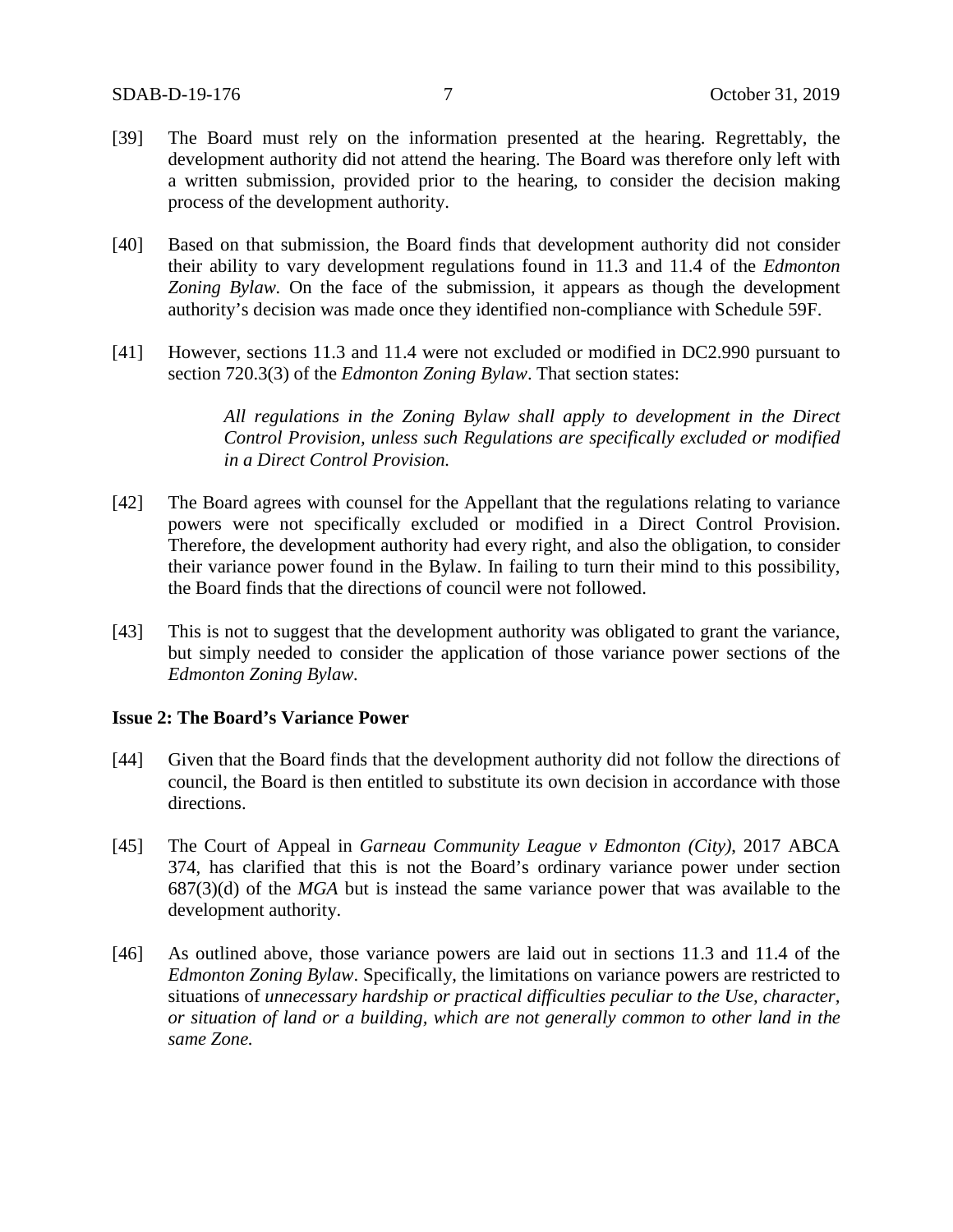- [47] The Board is of the opinion that the variances being sought do not satisfy these criteria. The Board bases its decision on the variance relating to separation distances and does not feel it necessary to deal with the setback variance found in Schedule 59F.3(6)(j), including the possibility of accepting a revised site plan as a condition to the development.
- [48] With respect to the separation distances, the proposed Minor Digital Off-premises Sign is a listed Use in the DC2.990 Site Specific Development Control Provision, pursuant to section DC2.990.3.oo.
- [49] Section DC2.990.4(m) states "Signs shall comply with the Zoning Bylaw Schedule 59F". Schedule 59F.3(6)(e) states:

Proposed Sign locations shall be separated from Signs with Digital Copy greater than 8.0 square metres or Off-premises Signs with a proposed Sign Area of between 20 and 40 square metres by a minimum of 200 metres.

- [50] The Board appreciates the Appellant's argument that a sign of this size and character is not possible anywhere on the subject site by virtue of the sign regulations found in Schedule 59F.
- [51] However, the Appellant conceded that a smaller Off-premises digital sign is possible on the site without the need to trigger any variances. This is indicative that hardships and practical difficulties relating to the proposed development are self-inflicted. They are not attributable to the Use, character, or situation of land or a building as is the criteria laid out in the *Edmonton Zoning Bylaw*.

#### **Conclusion**

- [52] In conclusion, notwithstanding the finding that the development authority failed to follow the direction of Council by not exercising the variance power provided in sections 11.3 and 11.4 of the *Edmonton Zoning Bylaw*, the Board is not persuaded that this would be an appropriate exercise of the variance provisions that govern this Board in the case of this direct control district.
- [53] Based on the evidence provided, any hardship resulting from the proposed development is the result of the Applicant's decision to develop a Minor Digital Off-premises Freestanding of a certain scale. This is not an appropriate circumstance to exercise the variance powers directed by council in passing the direct control district.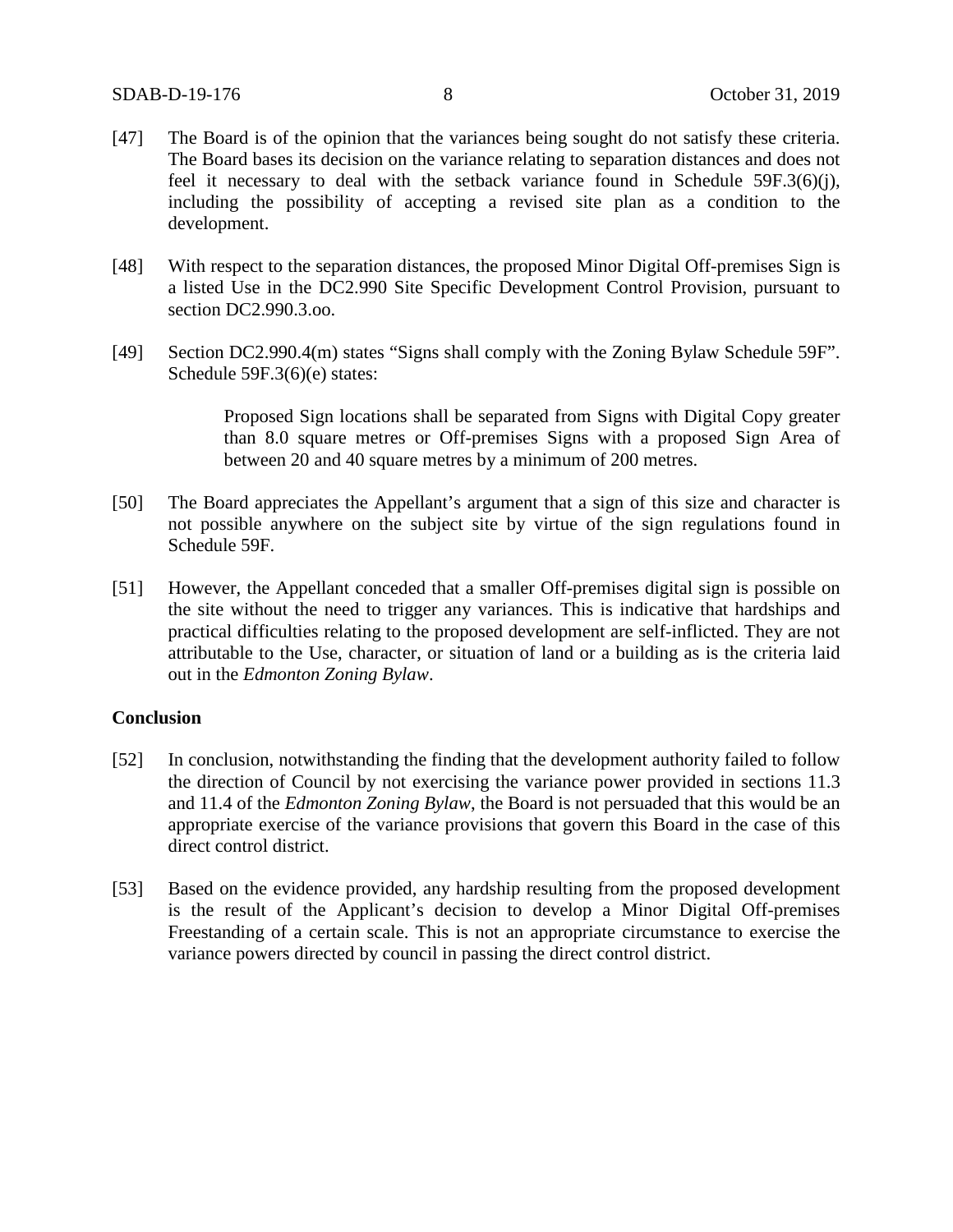$Z$ 

Mr. R. Handa, Presiding Officer Subdivision and Development Appeal Board

c.c. City of Edmonton, Development & Zoning Services, Attn: Ms. K. Mercier/Mr. H. Luke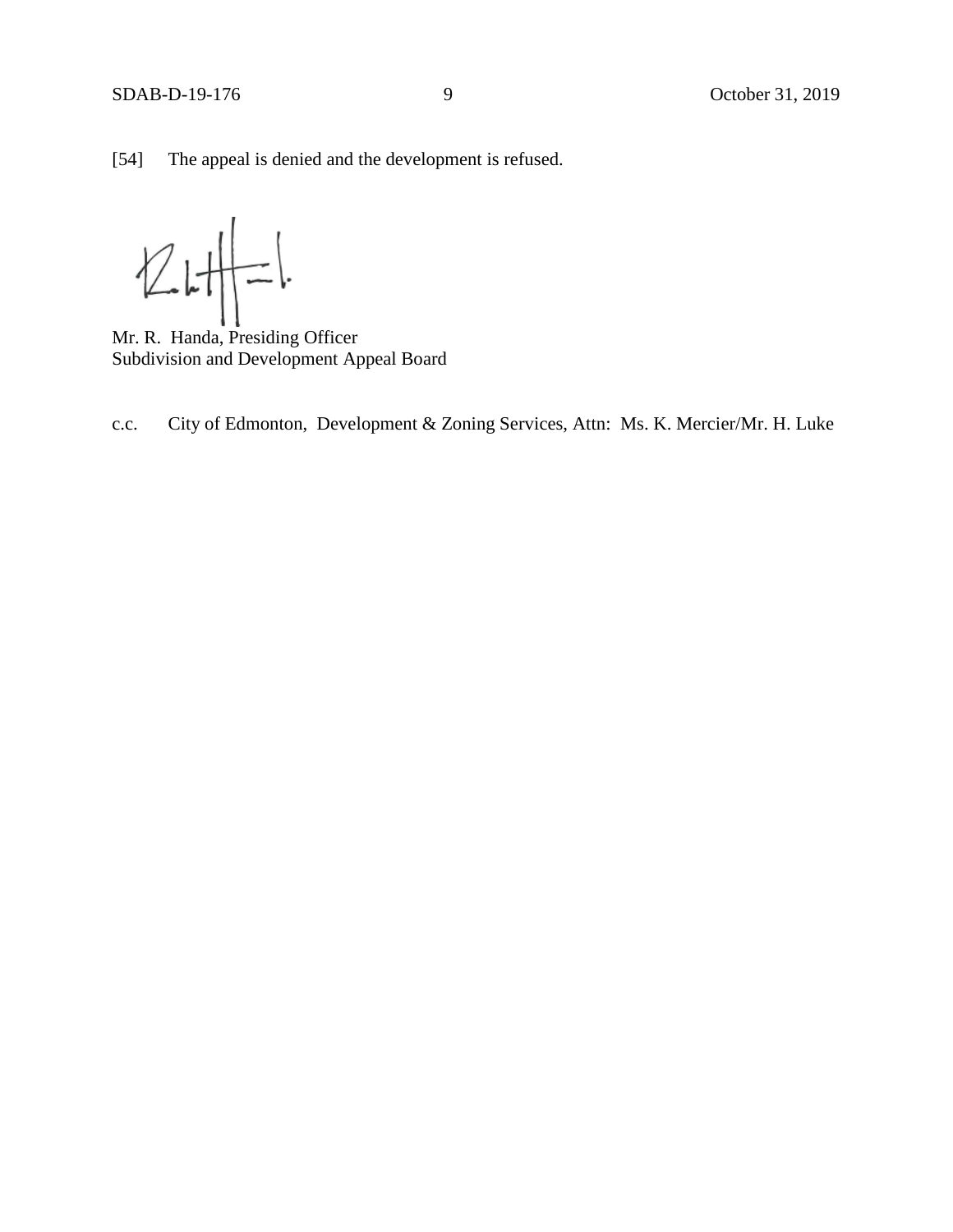## **Important Information for the Applicant/Appellant**

- 1. This decision may be appealed to the Alberta Court of Appeal on a question of law or jurisdiction under Section 688 of the *Municipal Government Act*, RSA 2000, c M-26. If the Subdivision and Development Appeal Board is served with notice of an application for leave to appeal its decision, such notice shall operate to suspend the Development Permit.
- 2. When a decision on a Development Permit application has been rendered by the Subdivision and Development Appeal Board, the enforcement of that decision is carried out by the Sustainable Development Department, located on the 2nd Floor, Edmonton Tower, 10111 – 104 Avenue NW, Edmonton, AB T5J 0J4.

*NOTE: The City of Edmonton does not conduct independent environmental checks of land within the City. If you are concerned about the stability of this property for any purpose, you should conduct your own tests and reviews. The City of Edmonton, when issuing a development permit, makes no representations and offers no warranties as to the suitability of the property for any purpose or as to the presence or absence of any environmental contaminants on the property.*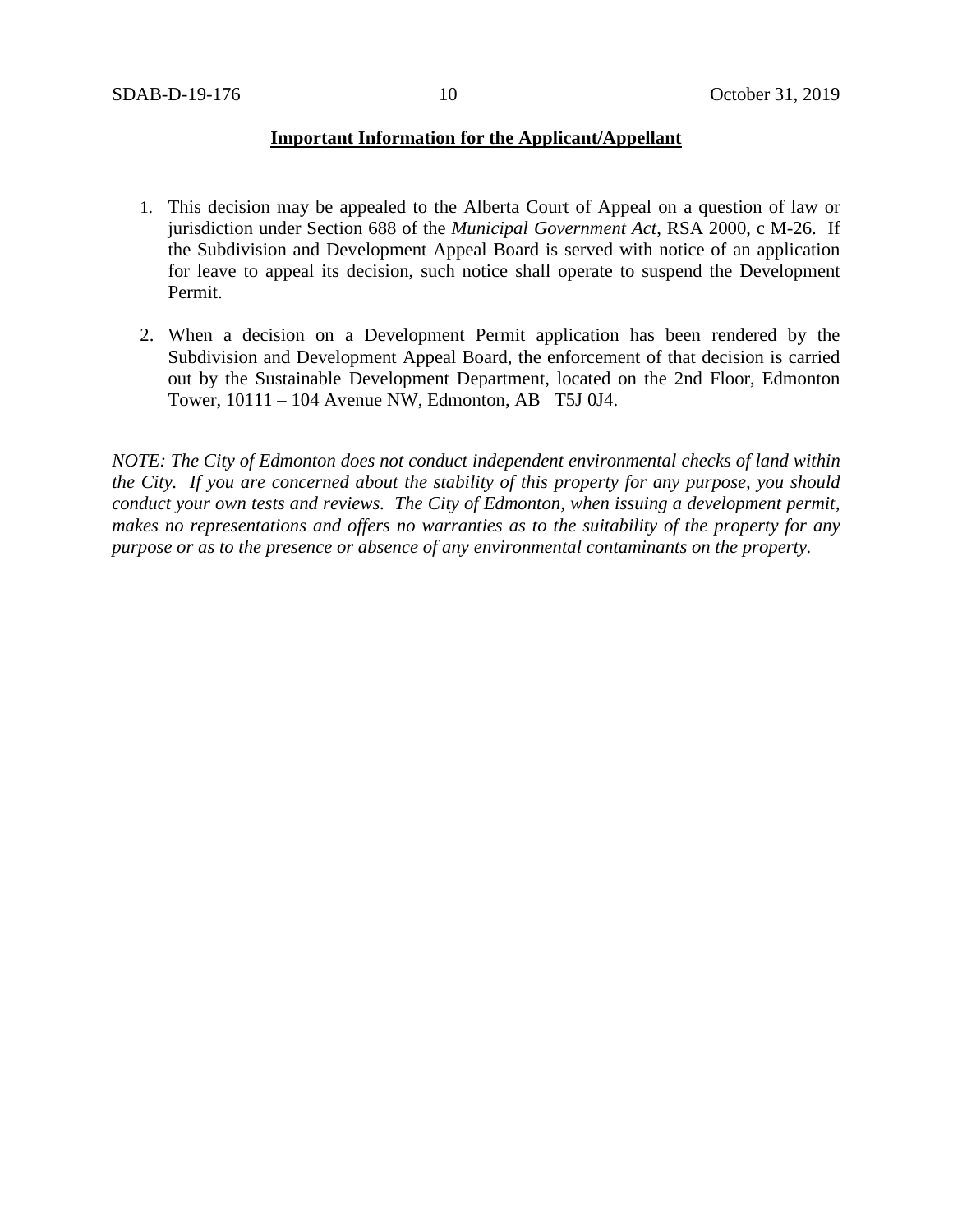# **EDMONTON SUBDIVISION AND DEVELOPMENT APPEAL BOARD**

Citation: Zona Developments v Development Authority of the City of Edmonton, 2019 ABESDAB 10177

| Date:           | October 31, 2019 |
|-----------------|------------------|
| Project Number: | 339993833-002    |
| File Number:    | SDAB-D-19-177    |

Between:

# Zona Developments

and

The City of Edmonton, Development Authority

Board Members

Rohit Handa, Presiding Officer Shari LaPerle Allan Bolstad Debby Kronewitt-Martin Alex Nagy

#### **DECISION**

[1] On October 16, 2019, the Subdivision and Development Appeal Board (the "Board") heard an appeal that was filed on September 24, 2019 for an application by Zona Developments. The appeal concerned the decision of the Development Authority, issued on September 23, 2019, to refuse the following development:

# **To change the Use from a General Retail Store to a Child Care Service (Maximum 42 children) and to construct interior and exterior alterations (amend landscaping, new outdoor play space)**

[2] The subject property is on Plan 1523990 Unit 2, located at 5010 - 162 Avenue NW and Condo Common Area (Plan 1523990), located at 5004C - 162 Avenue NW, within the (CNC) Neighbourhood Convenience Commercial Zone. The Hollick Kenyon Neighbourhood Structure Plan and Pilot Sound Area Structure Plan apply to the subject property.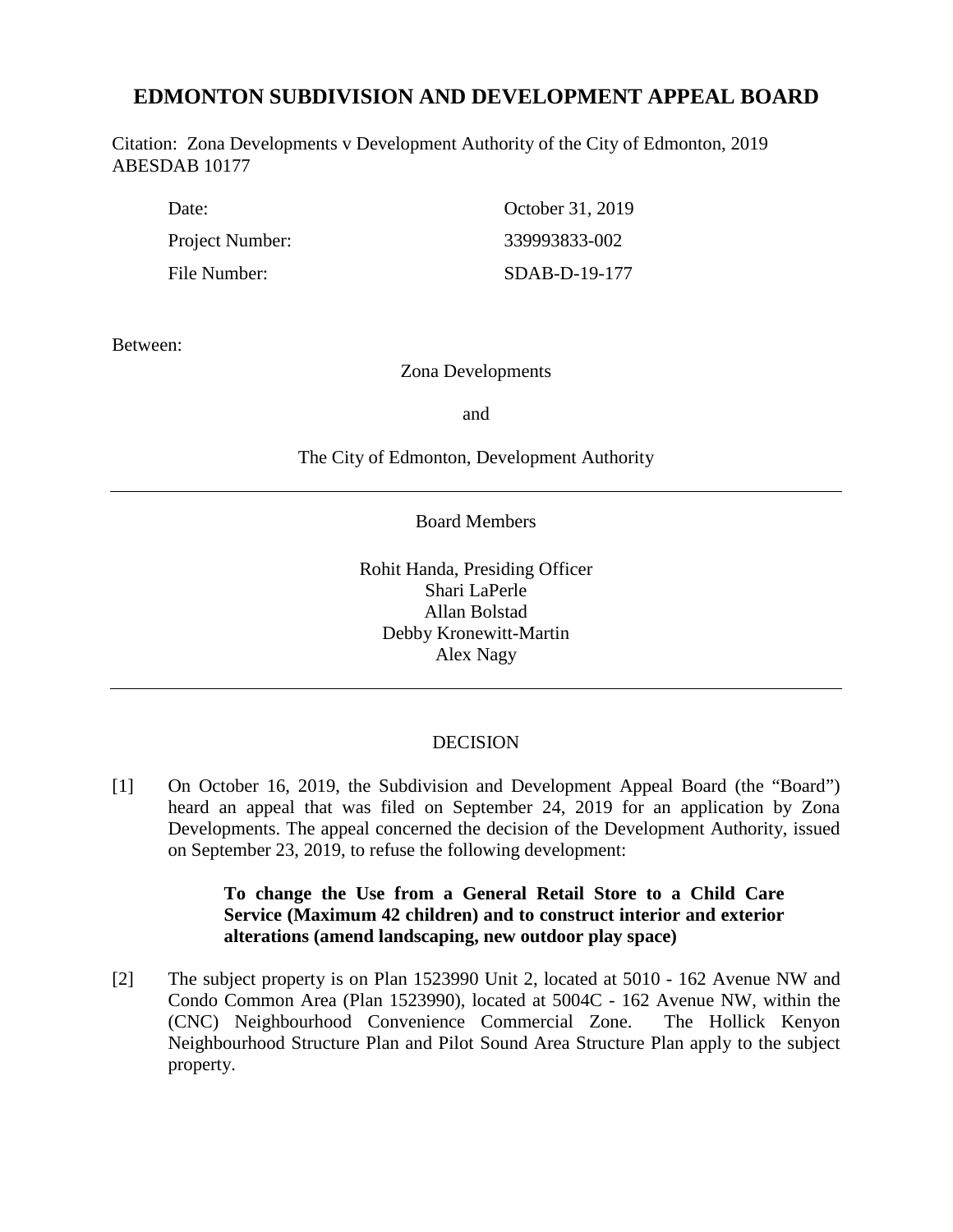[3] The following documents were received prior to the hearing and form part of the record:

- Copy of the Development Permit application with attachments, proposed plans, and the refused Development Permit;
- The Development Officer's written submissions;
- The Appellant's written submissions;
- Photographs submitted by the Appellant prior to the hearing starting; and
- An email in opposition from a neighbouring property owner.

# **Preliminary Matters**

- [4] At the outset of the appeal hearing, the Presiding Officer asked whether the Appellant was concerned with the composition of the panel, specifically if any of the members of that panel may have a conflict of interest or were otherwise unable to provide him with a fair or unbiased hearing. The Appellant indicated that some of the Board Members sat at previous appeal hearings relating to a similar application to the one before the Board.
- [5] However, the Appellant confirmed that he did not have a conflict with those Board Members sitting on the current appeal hearing. There was no opposition to the remaining composition of the panel.
- [6] The Presiding Officer outlined how the hearing would be conducted, including the order of appearance of parties, and no opposition was noted.
- [7] The appeal was filed on time, in accordance with Section 686 of the *Municipal Government Act*, RSA 2000, c M-26 (the "*Municipal Government Act*").

# **Summary of Hearing**

- *i) Position of the Appellant, Mr. M. Umarji, representing Zona Developments*
- [8] Mr. Umarji referred to the refused Site Plan.
- [9] There are residential developments west of the subject Site.
- [10] There are multi-family developments to the north and a portion of a property to the north is parking for that area.
- [11] There is a medical clinic and car wash south on the subject Site.
- [12] The proposed Child Care Service is on the north side of the property.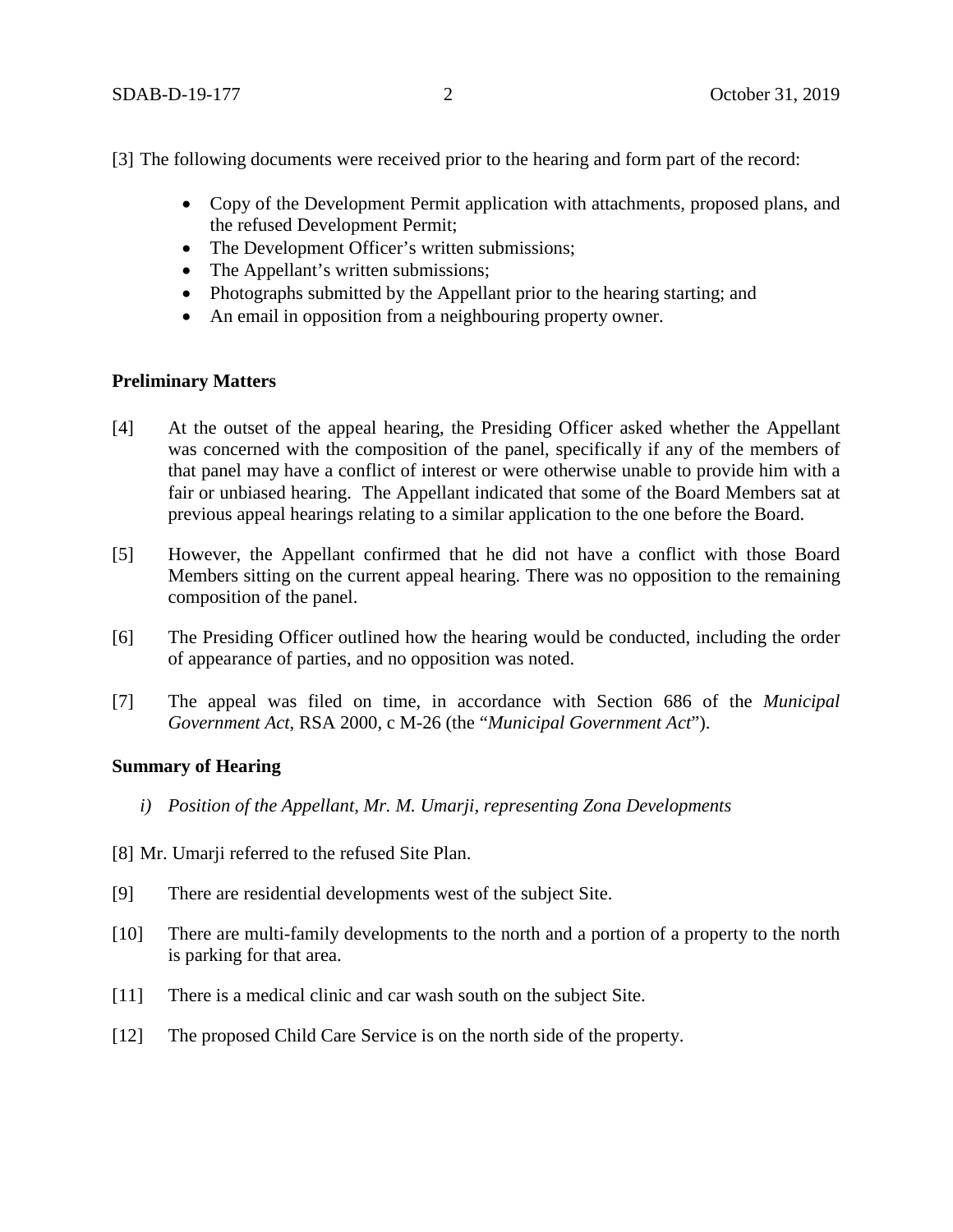- [13] The proposed Child Care Service will add to the neighbourhood and will not decrease property values.
- [14] He referred to the reasons for the refused Development Permit.
- [15] Refusal No. 1 states no portion of a Child Care Services Use, including the building bay and on **Figure 2** and on **Figure 2** and on **Figure 2** and on **Figure 2** and on **Figure 2** and on **Figure 2** and  $\overline{S}$  and  $\overline{S}$  and  $\overline{S}$  and  $\overline{S}$  and  $\overline{S}$  and  $\overline{S}$  and  $\overline{S}$  and  $\overline{S}$  and  $\overline{S$ bay with an approved development permit for Rapid Drive **Example 2018** - through Veh (Reference Section  $80(2)(a)(v)$ ). The Child Care Service and outdoor play space is proposed directly abutting a Rapid Drive **butting** a Rapid  $\theta$  **butting** a Rapid Drive **and Algebra** 2 and 2 and 2 and 2 and 2 and 2 and 2 and 2 and 2 and 2 and 2 and 2 and 2 and 2 and 2 and 2 and 2 and 2 and 2 and 2 and Section  $80(2)(a)(v)$ .
- [16] The proposed childcare play space does not directly abut the Rapid Drive Through Vehicle Services which in this instance is a car wash.
- [17] As per the definition of the *Edmonton Zoning Bylaw*:

Abut or abutting means immediately contiguous to or physically touching, and when used with respect to a lot or Site, means that the lot or Site physically touches upon another lot, Site, or piece of land, and shares a property line or boundary line with it.

- [18] The outdoor play space will be situated at the rear along 51st and is separated from the car wash by a 10" concrete precast panel. No portion of the play area is touching the car wash.
- [19] He referred to TAB 3 showing photographs of pre-cast panel, steel concrete filled bollards, steel "I" beams.
- [20] The portion of the proposed childcare, which will be closest to the carwash, will not be occupied by the children of the childcare service but rather be used for a staff kitchen, janitorial room, laundry, and staff washroom. A 10" precast concrete panel also separates this area as well.
- [21] The heating and ventilation from the carwash will not interfere with the Child Care.
- [22] Pick up and drop off stalls will be located along 51 Street. Three stalls will be marked and designated as passenger loading stalls which have been approved by the City of Edmonton Transportation.
- [23] There is a public sidewalk leading to the main entrance of the building limiting any impacts from vehicles or the safety of children.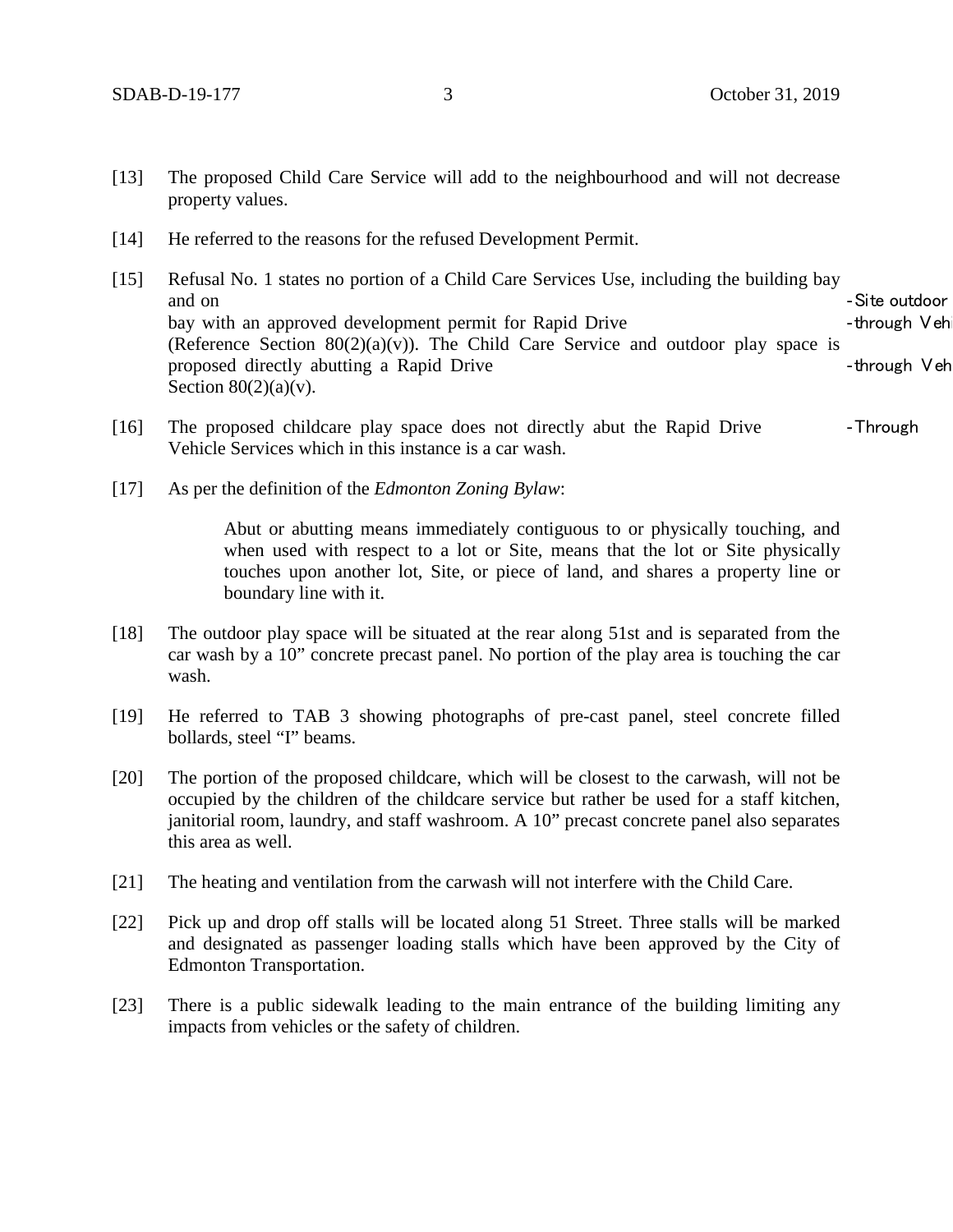- [24] The additional stalls will be dedicated closest to the east entrance of the child facility, eliminating any interactions with the queuing lane of the rapid drive through use. (Similar to this Board approval SDAB-D **•** 19- 073 Tab childcare facility will only service the childcare facility and no other user. This will be enforced with signage.
- [25] The majority of pick-up and drop-off spaces will be along 51 Street, as 14 stalls abut the property. The entry way referenced by the Development officer into the shared vestibule is an emergency only exit. The farthest stall along 51 Street from the main entrance of the facility is 54 metres, which is within the 100 metre requirement of the *Edmonton Zoning Bylaw*.
- [26] TAB 11 is a letter from the Director of the Child Care Service. Based on their operational experience, the pick-up and drop-off will occur along 51 Street. Based on the preregistration, 33 of the 42 children are within walking distance to the facility. The out of school care program, offers pick up from the neighboring school by bus. Pick up times will be staggered which makes the dedicated stalls along 51 Street sufficient for the Child Care Service.
- [27] The proposed play area exceed both Alberta Licensing and Alberta Health services requirements, and only a max of 13 children will be within the area at one time.
- [28] TAB 4 is an aerial photograph showing the area that surrounds the Child Care Service.
- [29] Refusal No. 2 states no portion of a Child Care Services Use, including the building, building bay and on n 50 extraordinary properties of the state of the state of the state of the state of the state of the state of the state of the state of the state of the state of the state of the state of the state of metres of a Major Service Station, a Minor Service Station or a Gas Bar. This distance shall be measured from the closest pump island, fill pipes, vent pipes, or service station or gas bar building, to the Child Care Services Use. (Reference Section 80(2)(c)). The Child Care Service is proposed within 50 metres of the closest gas bar building, the Gas Bar is located on the same Site, contrary to Section 80(2)(c).
- [30] The measurement calculated by the Development Officer does not take into account the mitigating measures the Appellant has installed to limit the impact of the neighboring Gas Bar. The distance calculated to the nearest single gas pump at 47.2 metres as shown on the Site plan in TAB 2.
- [31] The Development Officer stated that the fumes from the gas bar come from the vent pipes, which give off fumes when the underground tanks are being filled. This distance is approximately 72 metres (236.4 feet) from the building bay and located directly opposite of the proposed childcare facility.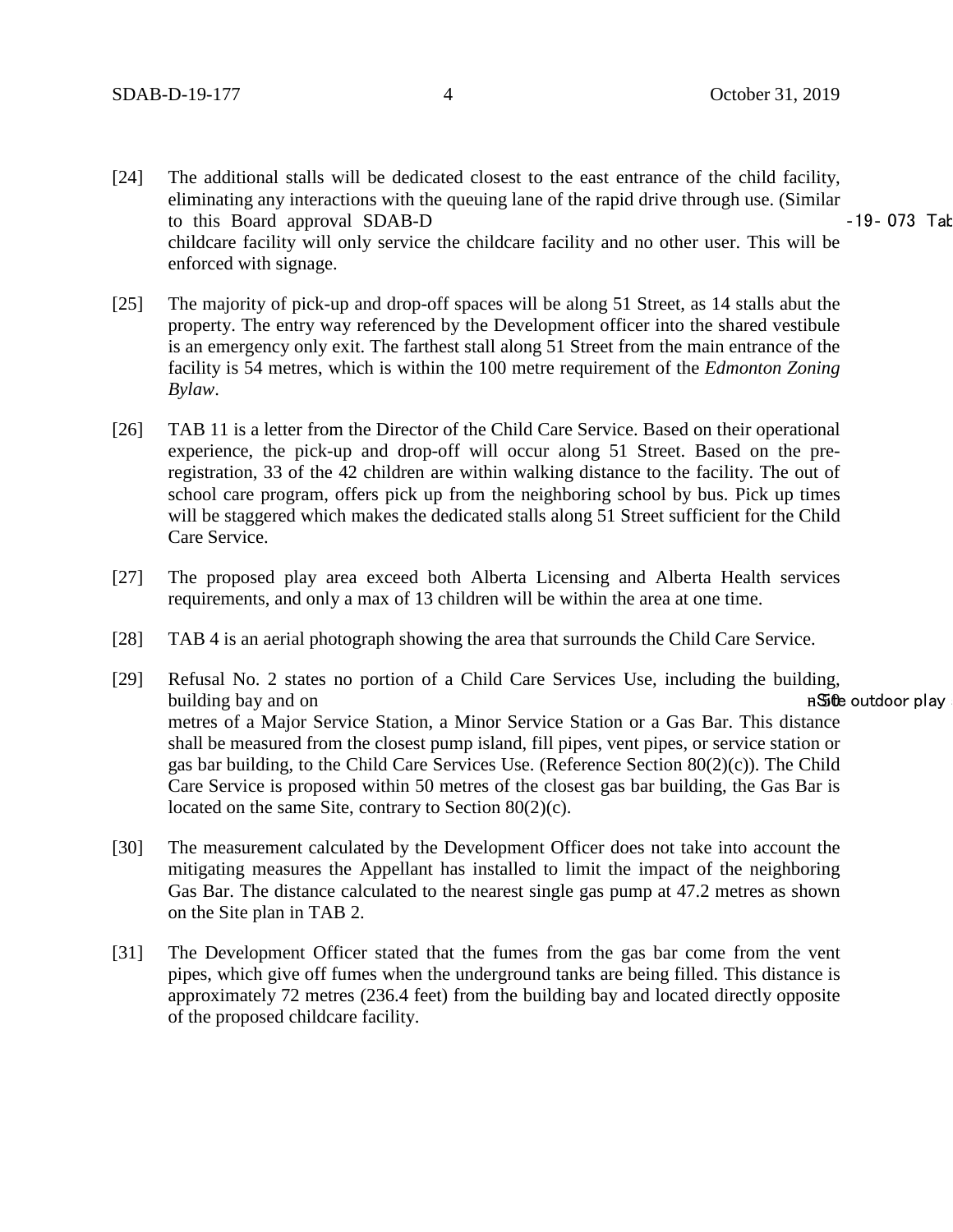- [32] The play area is located at the rear of the Child Care facility along 51 Street, which is closer to 85 metres and fumes/vapor will need to climb an additional height of 8 metres to reach the play area. The distance used in the calculation by the Development Officer was to "one" gas pump.
- [33] The underground tanks are equipped with a bladder system, which is tested bi eannually for any leaks. Any soil exposure to the children within daycare would be within the play area, which is 83 metres away from the gas station underground tanks.
- [34] The closest portion of the gas station is "one" gas pump equipped with an auto shut off for any leaks, or fires to prevent any explosions. The gas station was developed in 2007, and equipped with the most up to date safety components.
- [35] The Child Care play area is located at the rear of building bay and separated by 3, 10" concrete panels.
- [36] He referred to TAB 8 showing examples of the Child Care facilities neighbouring a gas bar facility less than 50 metres, including the Board's decision approving a Child Care facility that is 38.5 metres away from the proposed childcare with the play area located at the rear of the building as proposed in the subject application.
- [37] Refusal No. 3 states where Site conditions exist which may negatively impact the Child Care Services Use, including but not limited to trash collection areas, large parking lots, loading docks, rail lines, or arterial public roadways, the applicant shall design the building, entrances, play spaces, landscaping, and Fencing, or similar, to mitigate these conditions to the satisfaction of the Development Officer. (Reference Section 80(2)(d)).
- [38] It was the opinion of the Development Officer that the location of the existing Rapid Drive **Example 20** service bay and the through Service that the through Service bay editing the through Service bay Child Care Service, would compound and create a dangerous and negative impact on the Child Care Service, contrary to Section 80(20)(d).
- [39] In his opinion, this is a continuation of reason for refusal No. 1.
- [40] He provided the Board with a video showing how the precast panel holds up with the impact of a vehicle moving at 62 kilometres per hour.
- [41] He referred to TAB 6 showing an example of a Child Care facility that is in close proximity to a carwash.
- [42] He referred to a photograph showing the inside of the play area.
- [43] He referred to photographs showing Child Care facilities that are abutting a rear lane.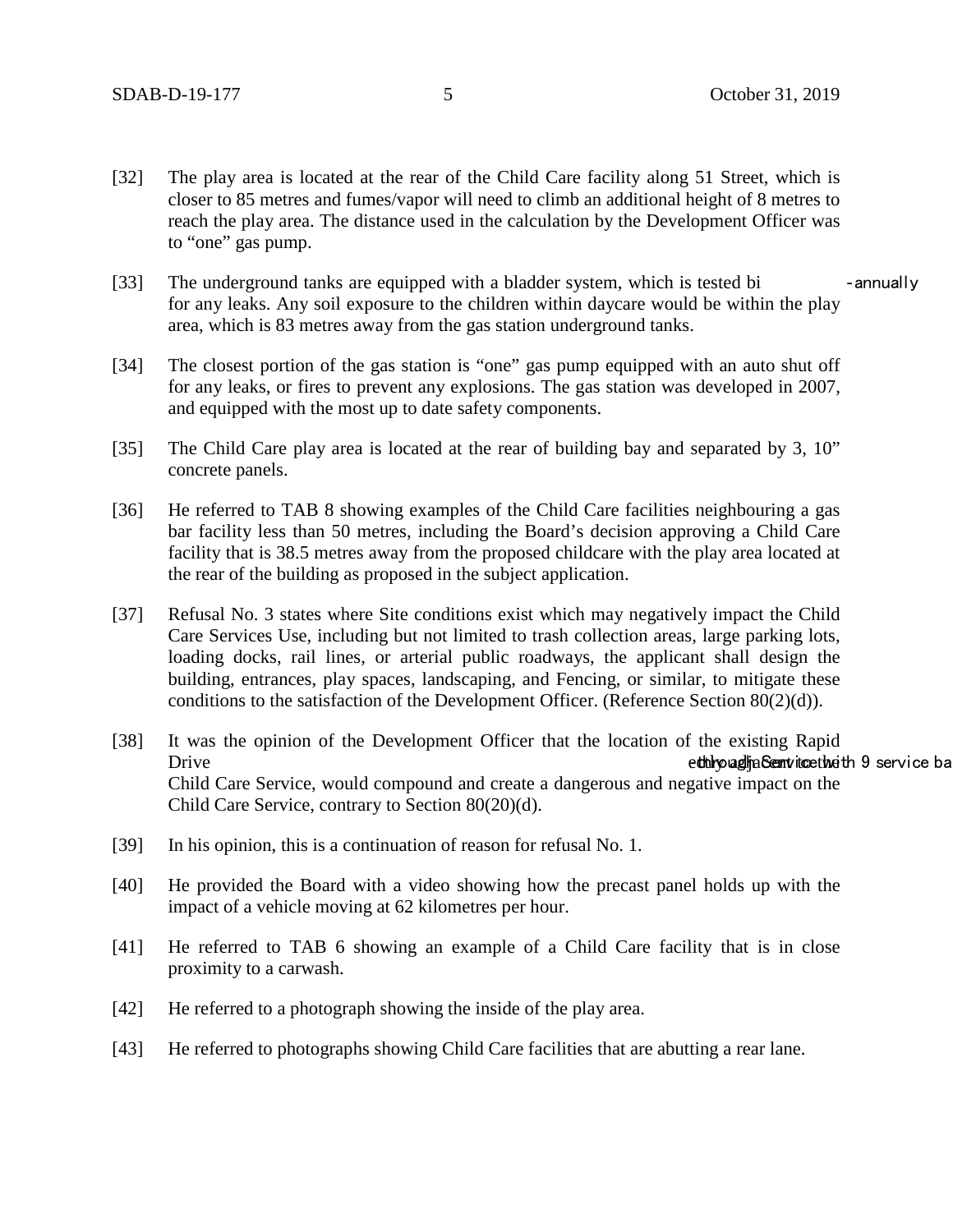- [44] Refusal No. 4 states on-site parking shall comply with Section 54.2, Schedule 1 of the Zoning Bylaw. Required: 49 spaces and 6 pick-up and drop off spaces; Proposed: 32 spaces + 3 pick-up/drop-off on street; Deficient by: 17 parking spaces and 3 pick-up and drop-off stalls.
- [45] The proposed change of use will require 6 drop off stalls and three staff stalls, they propose three dedicated drop off stalls on 51 street approved by City of Edmonton Sustainable Development, and the remaining three example of the state of the state of the state of the state of the state of the state of the state of the state of the state of the state of the state of the state of the st second entrance of the childcare facility.
- [46] The proposed Child Care facility is designed to service the neighborhood. There are more than 240 apartments units within 3 blocks of the proposed facility all connected with a public sidewalk without even the need of crossing the street. Parents will use the street space for only five to ten minutes within certain time periods, so cars will not be parked throughout the day along 51 Street. From a land use perspective, this is an efficient use of space and land and is in line with City Council's direction about removing barriers to allow Child Care services in residential areas.
- [47] TAB 5 is the Development Officers submission allocating 21 stalls for the carwash. In his opinion, the cars will be inside the carwash or in the queuing lane.
- [48] TAB 5 is the letter from Transportation stating that the proposed 2 storey General Retail addition to the car wash building requires 13 parking stalls and the proposal includes 14 stalls resulting in a parking deficiency for the overall site (both buildings) of 20 parking stalls.
- [49] Transportation Planning and Engineering has no objection to the parking deficiency for the proposed addition, as the construction of this building and the provision of parking for it is isolated from the Site.
- [50] TAB 10 is an SDAB approved decision that states that the proposed development did not provide the required pick-up/drop-off parking onsite. In the opinion of the Development Officer, and with the agreement of Transportation Services, there was sufficient on-street parking immediately adjacent to the site, as evidence by the photographs provided by the Respondent.
- [51] The previous SDAB Decision states that parents will use a space for only five to ten minutes within certain time frames so cars will not be parked throughout the day.
- [52] Reason No. 5 states no outdoor service or display area shall be permitted within a Setback. (Reference Section 310.4(7)). The proposed outdoor play space (an outdoor service area) is located within the 4.5 metre setback from the public roadway (51 Street).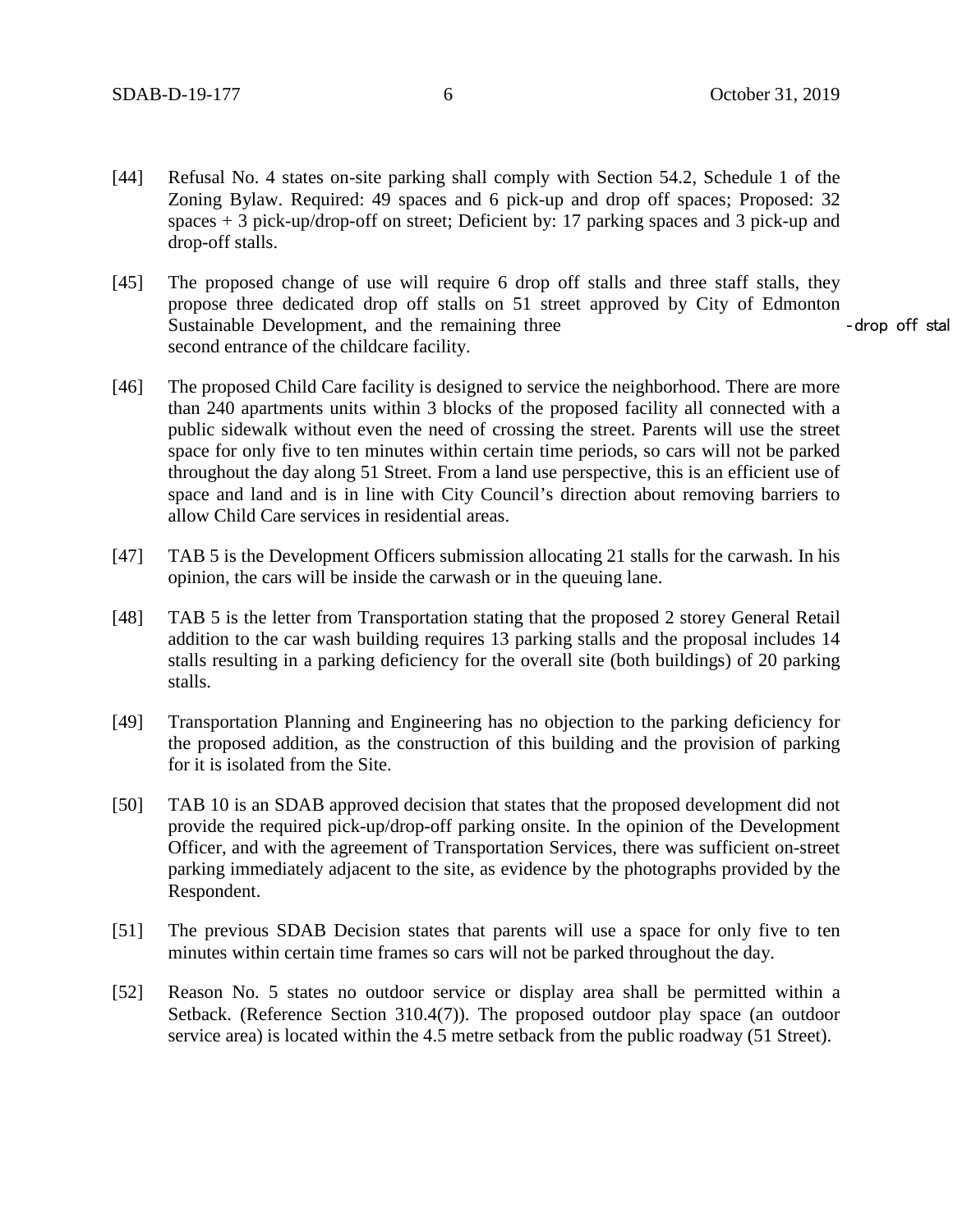- [53] The Development Officer sited the following portion of the *Edmonton Zoning Bylaw*. No parking, loading, storage, trash collection, outdoor service or display area shall be permitted within a Setback. Loading, storage and trash collection areas shall be located to the rear or sides of the principal building and shall be screened from view from any adjacent Sites, public roadways or a LRT line in accordance with the provisions of Section 55.5 of this Bylaw. If the rear or sides of a Site are used for parking, an outdoor service display area or both, and abut a Residential Zone or a Lane serving a Residential Zone, such areas shall be screened in accordance with the provisions of subsection 55.4 of this Bylaw.
- [54] As per section 80(3)(a), "Where outdoor play space is provided at ground level it shall be allowed in any Yard"
- [55] Yard is defined in the Zoning bylaw as: Yard means the part of a Site unoccupied by any portion of a building or structure 1.0 metres or more above Grade, unless otherwise permitted in this Bylaw. A Yard is not a Setback, Amenity Area of Separation Space.
- [56] The proposed play area, which will be enclosed on all sides will be within the set back of an area which is approximately 15 feet away (5 foot sidewalk and 6" curb) from a neighborhood road way and a parking lot to the north. The *Edmonton Zoning Bylaw* does not define service area and that the proposed play area, does NOT serve as a service area but rather a "play area". A play area, according to the zoning bylaw can be any Yard.
- [57] The play area will be fenced in similar to a front yard of a resident. The Bylaw is in place to prevent any hardship to neighbors by permitting parking, trash collection to be set into a setback.
- [58] The subject Site is surrounded by a neighborhood road way, and a parking lot to the north. The neighboring yards to the west are 58 feet away, and will only be exposed to a 6 foot high fence along with a sound wall which will prevent any sound of children playing during business hours. There is no evening or weekend use of the play area.
- [59] The play area offers approximately 600 square feet of play space area, and never fully occupied by all 42 children at once, but rather staggered times. It exceeds the space requirement for both Alberta Health Services and Childcare Licensing.
- [60] The proposed childcare facility meets the intent of the CNC zoning, to provide day -today commercial and personal services to the residents of the neighborhood. It is designed to service the surrounding neighborhood, and is compatible with the surrounding development, as the childcare pick-up and drop-off area are limited to 51 Street. There is no interaction with the neighboring gas bar, as the proposed outdoor play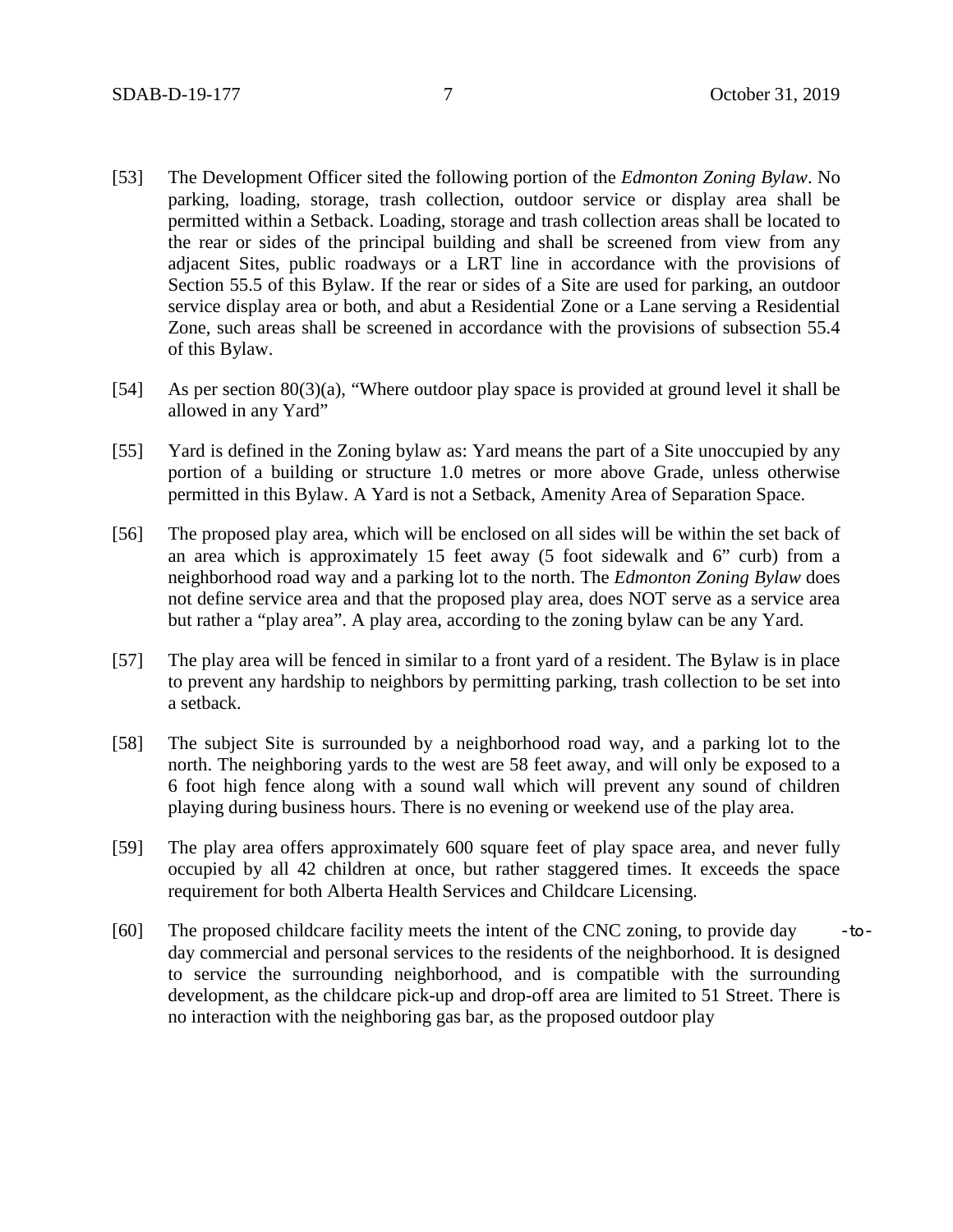space is located at the rear of the facility, protected by distance and neighboring buildings. The proposed childcare facility is protected from the neighboring rapid drive through which is encased in 10" precast concrete, steel "I" beams and concrete filled steel bollards. From the main entrance of the proposed daycare, one would not even be aware that there is a 7 **that there is a 7 • 11 or car wash neighboring the facilit** 

- [61] The Child Care facility will not be used during the evening or the weekend.
- [62] The proposed childcare facility adds to the neighborhood and will not materially interfere with or affect the use, enjoyment or value of the neighboring parcels.
- [63] Mr. Umarji provided the following information in response to questions by the Board:
	- a. There was a change in the *Edmonton Zoning Bylaw* which necessitates the need for a variance.
	- b. There is a need for the Child Care Service in the neighbourhood which is within walking distance to the residential neighbourhood.
	- c. He confirmed the location of the entrances for the Child Care Service.
	- d. He confirmed the location of the second entrance where parents and children will access the Child Care Centre.
	- e. The majority of drop-off and pick-ups will be along 51 Street. There will be signs dedicating the drop-off and pick-up of spaces.
	- f. He did not speak to the resident that submitted a letter in opposition to the proposed development. In his opinion, there will not be an increase of on-street traffic.
	- g. He confirmed that the outdoor play area will be fully enclosed with a six foot fence.
	- h. With regard to parking, there will be dedicated parking for the Child Care Service The out of school children will be bused to the subject Site.
	- i. The entrance is locked after children are dropped-off and times are booked with the parents for children to be picked-up.
	- j. The primary entrance will be through the outdoor play area.
	- k. Times for drop-off and pick-up will be from 7:00 a.m. to 9:00 a.m. and 3:30 p.m. to 6:30 p.m.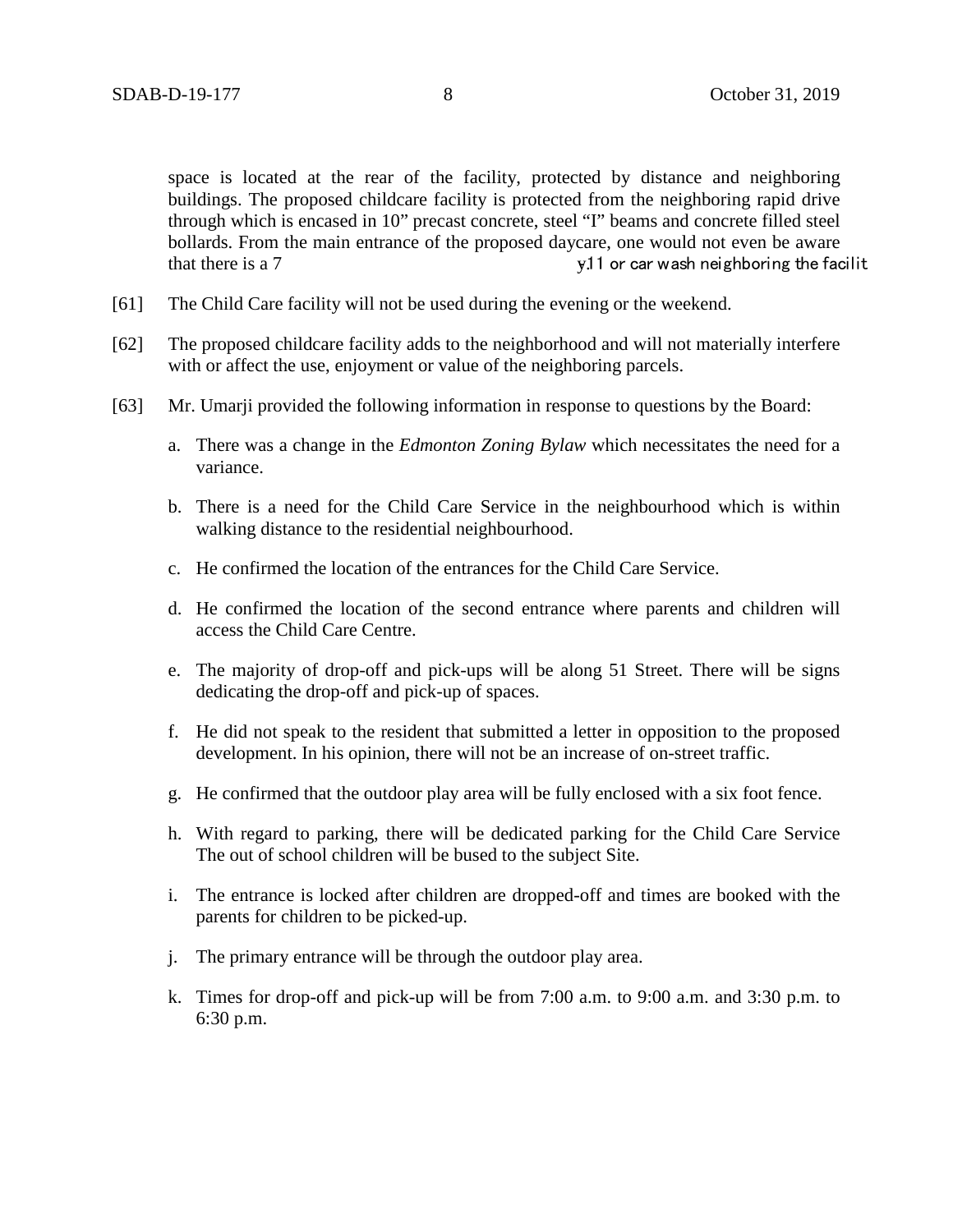- l. He read Section 7.4(44) of the *Edmonton Zoning Bylaw* that states: Rapid Drivethrough Vehicle Services means development providing rapid cleaning, lubrication, maintenance or repair services to motor vehicles, where the customer typically remains within their vehicle or waits on the premises. Typical Uses include automatic or coin operated car washes (including self-service car wash), rapid lubrication shops, or specialty repair establishments. This Use does not include automated teller machines.
- m. With regard to the photographs of other Child Care Centres, he stated that one facility is new and is located next to a queuing lane with a gas station, and the rest of the facilities are older.
- n. One change from the previous development permit application is the location of the Child Care Centre moving from the upper level to the main level of the building.
- o. He referred to the aerial photograph and confirmed where children will be dropped off and picked up on the west side of the building. Parents can park on 51 Street and walk to the building.
- p. He confirmed that the majority of children are within walking distance.
- q. He is willing to install a barricade to separate the queuing lane of the car wash from the play area.
- r. He confirmed that the play area is landscaped.
- s. The upper floor of the building is currently vacant. Access to the upper floor will not impact the Child Care Centre.
- t. Ventilation from the car wash will not impact the Child Care Centre.
- *ii) Position of the Development Officer, Mr. P. Adams*
- [64] The Development Authority did not appear at the hearing and the Board relied on Mr. P. Adam's written submission.

#### **Decision**

[65] The appeal is DENIED and the decision of the Development Authority is CONFIRMED. The development is REFUSED.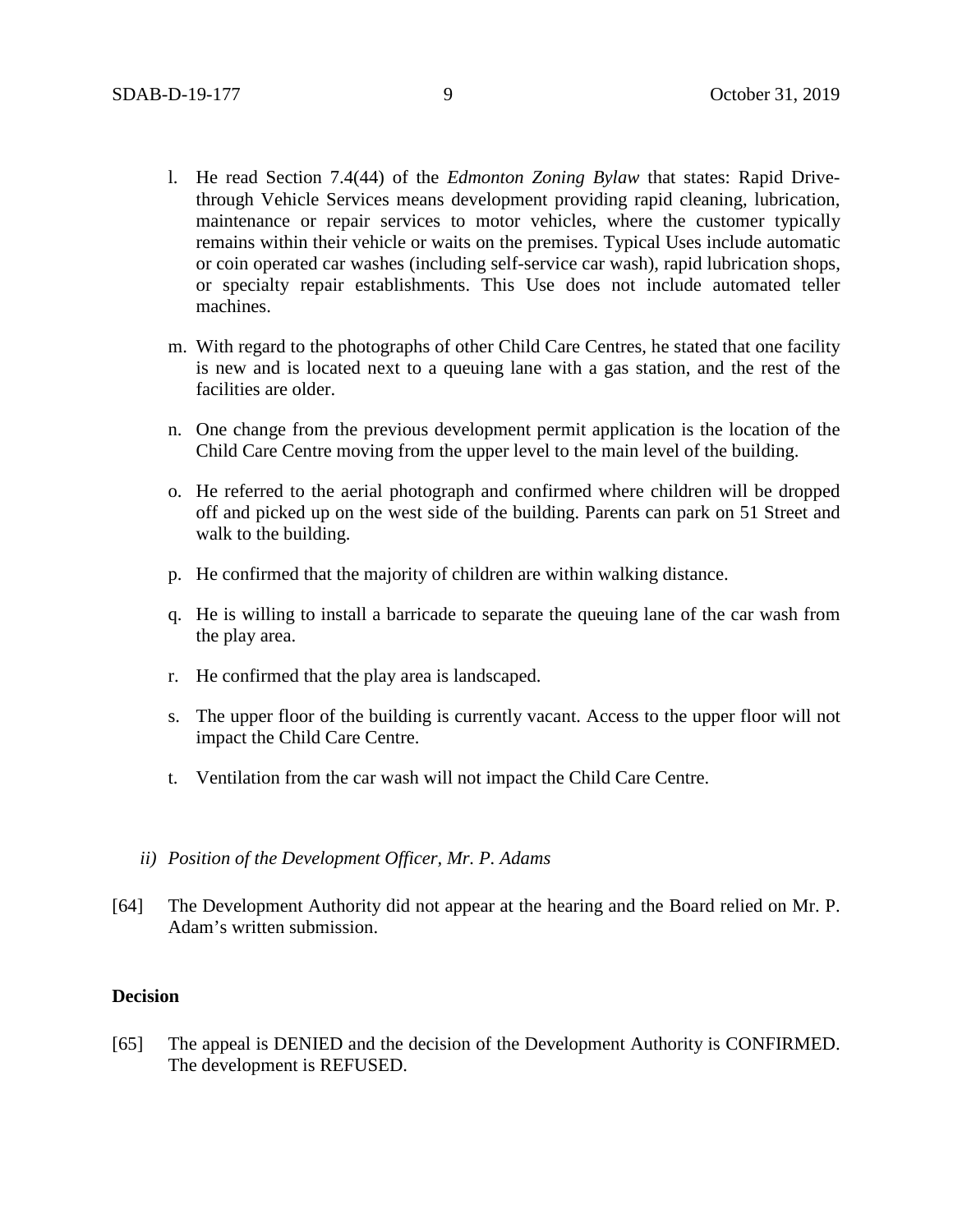#### **Reasons for Decision**

- [66] The application before the Board is similar in scope to two previous decisions of the Board. Those decisions, SDAB-D-17-044 and SDAB-D-18-020, are not binding on this Board.
- [67] However, in the interest of fairness, this Board should strive for consistency in determining appeals. This approach has been confirmed by the Court of Appeal.
- [68] In the circumstances of this application, the Board finds that many of the reasons for refusal from those prior decisions continue to be live issues in the application at hand. The steps taken by the Applicant do not adequately address the reasons for refusal in the last two instances.
- [69] In addition, there have not been any material changes to the governing regulations presented to the Board which would substantiate a demarcation from those previous decisions. The Use continues to be a Discretionary Use and the regulations relating to proximity to other relevant Uses remain in place.
- [70] In arriving at its decision, the Board finds that many of the steps proposed by the Appellant are speculative and operational solutions that cannot be assured through the issuance of the Development Permit.
- [71] The primary purpose of the variances in question relate to safety. Specifically, the provisions are in place to ensure for the safety of children who are arguably most vulnerable. The Board puts significant weight on this aspect in arriving at its decision.
- [72] The primary measure taken by the Appellant to address the concern of the Board in previous decisions was the relocation of the primary entrance from the East end of the building at the parking lot to the West end along 51 Street. The Appellant provided evidence that 3 dedicated on street Drop-off spots would be provided for the development along 51 Street.
- [73] The Board is not persuaded that this configuration will adequately address the safety concerns associated with the development. While previous Boards found the original Drop-off location in the parking lot unsafe due to the proximity to the Rapid Drivethrough Vehicle Service, the Board is not convinced that this revised proposal would result in adequate safety for patrons of the development. The problem is simply being shifted to another part of the site and the Board finds that previous safety concerns in the parking lot will persist.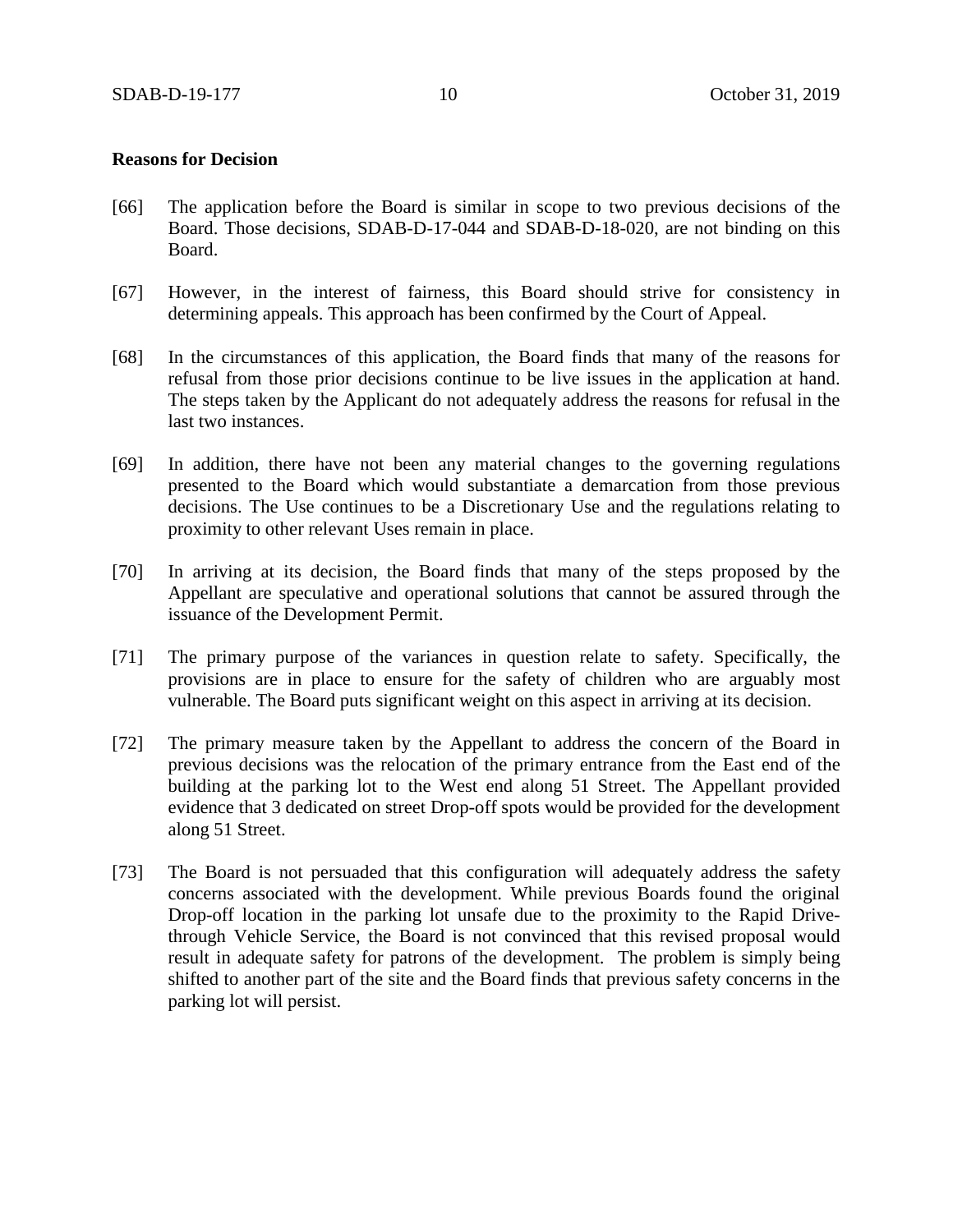- [74] The Board arrives at this conclusion for the following reasons:
	- *i)* Children will now be subject to Drop-off on a through-street with arguably higher speed limits than existed in the previously proposed Drop-off location in the parking lot;
	- *ii)* Congestion and safety concerns around the parking area have been moved to this through-street and will be exacerbated given that the Appellant anticipates that school age children will be arriving at the Child Care Service by bus or on foot after school;
	- *iii)* Drop-off stalls will be entirely taken up at times by the bus that is dropping off or picking up school age children leaving only the parking lot to serve the development;
	- *iv)* There is a strong likelihood that several children will continue to be dropped off in the parking lot given the enrollment capacity and the availability of only 3 Drop-off spots; and
	- *v)* The proposed development continues to be located adjacent to the Rapid Drivethrough Vehicle Service and Gas Bar which, as indicated above, has the strong likelihood of having children present near those Uses and leaves open the possibility that children could be negatively impacted by those Uses.
- [75] In addition, the Board confirms the following findings from previous Board decisions and is not satisfied that sufficient steps have been taken to overcome those issues:
	- *i)* The single vehicular entrance to the Rapid Drive-through Vehicle Service is located at the northeast corner of the car wash and there are five queuing spaces extending to the east from that entrance. This entrance is in close proximity to where children will conceivably be dropped off, congregate, or otherwise interact with the site;
	- *ii*) Attempts to separate the queuing aisle from the secondary Child Care entrance and parking are insufficient to address the safety concerns given the proximity of the two Uses and the limited space;
	- *iii)* Safety concerns relating to the Gas Bar remain and continue to serve as an indicator that the proposed development, a Discretionary Use, may not be appropriate at this location; and
	- *iv)* The proposed Child Care Service is not an appropriate Discretionary Use at this location.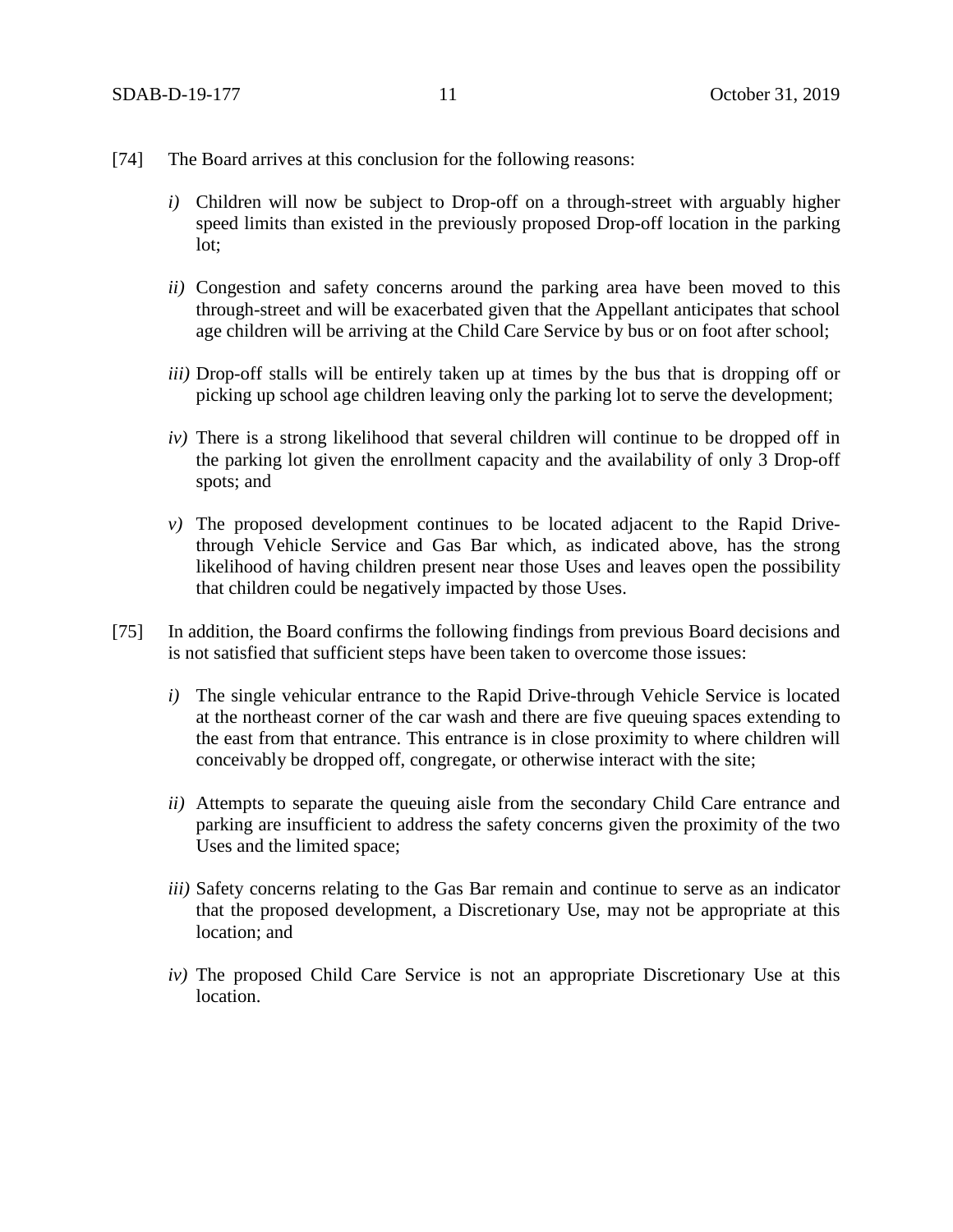- [76] As in previous appeals, the Appellant provided evidence of other existing Child Care Service developments that appeared to be in contravention similar development regulations to those the Appellant is seeking variances. However, similar to those previous appeals, there was again no evidence before the Board concerning the legality or scale of those developments, the underlying Zoning or applicable development regulations in place at the time of the issuance of Development Permit approvals for those developments. The Board is not persuaded by those other developments.
- [77] Moreover, as the Board indicated above, it is not bound by precedent but should strive for fairness through consistency. While the Board could look to those other developments and other previous SDAB decisions provided by the Appellant as persuasive authorities to grant variances, the most persuasive authorities before this Board are those that dealt specifically with prior applications at this exact location under largely the same circumstances. Those conditions have not changed enough in the opinion of the Board to reverse those prior decisions.
- [78] Given the Board's findings on the discretionary nature of the development, the proximity to the Rapid Drive-through Vehicle Service, and the proximity to the Gas Bar, it sees no reason to determine the suitability of the variances relating to parking or the playspace located within the Setback.
- [79] Those considerations would only be relevant if the Board found that the proposed development was reasonably compatible with surrounding Uses.
- [80] However, the appeal fails on this first issue and the Board therefore denies the appeal.

 $V$ 

Mr. R. Handa, Presiding Officer Subdivision and Development Appeal Board

c.c. City of Edmonton, Development & Zoning Services, Attn: Mr. P. Adams / Mr. H. Luke